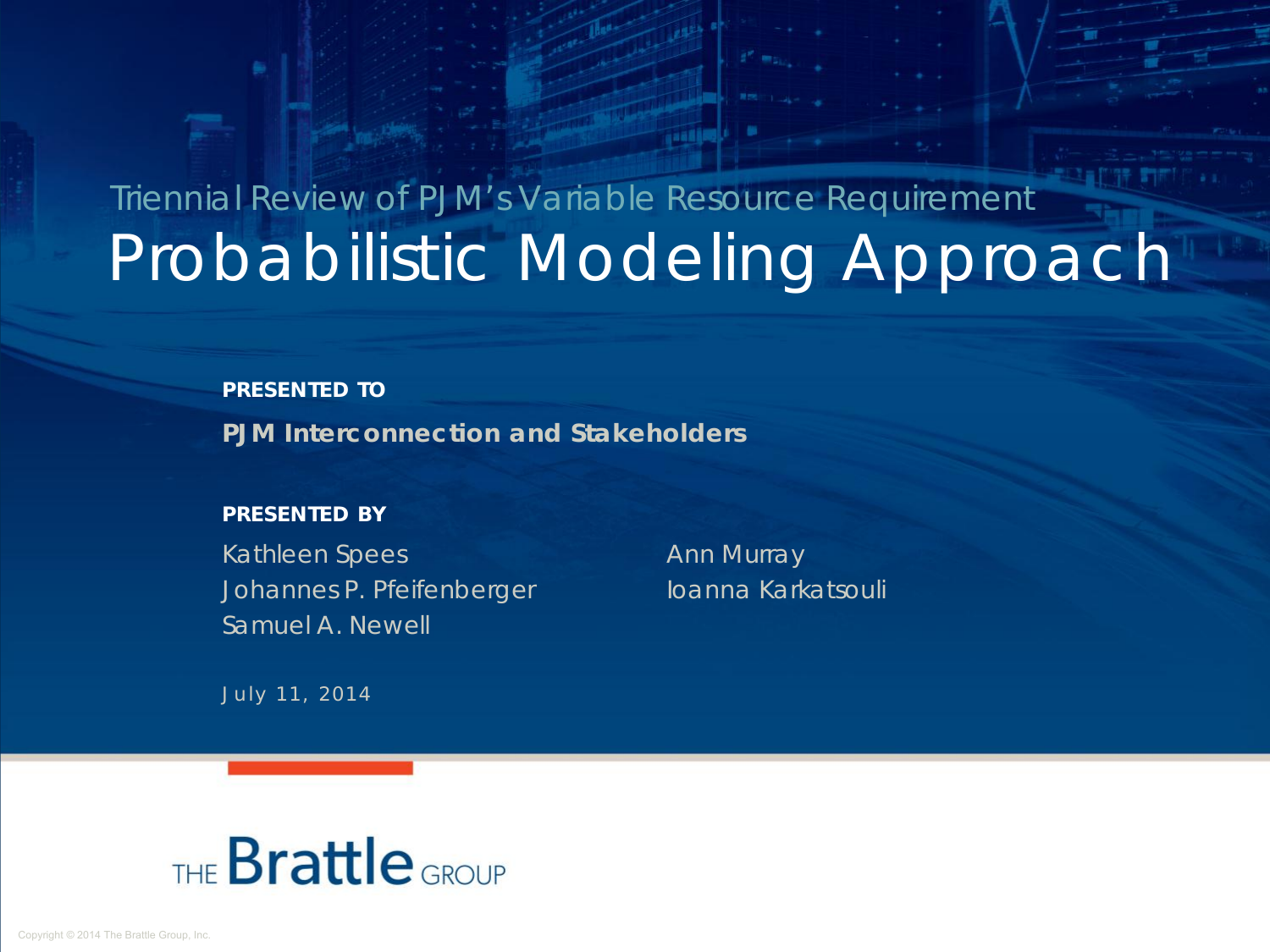## **Contents**

- ▀ **Overview**
- **Model Mechanics**
- **Interpreting Results**
- ▀ **Appendix**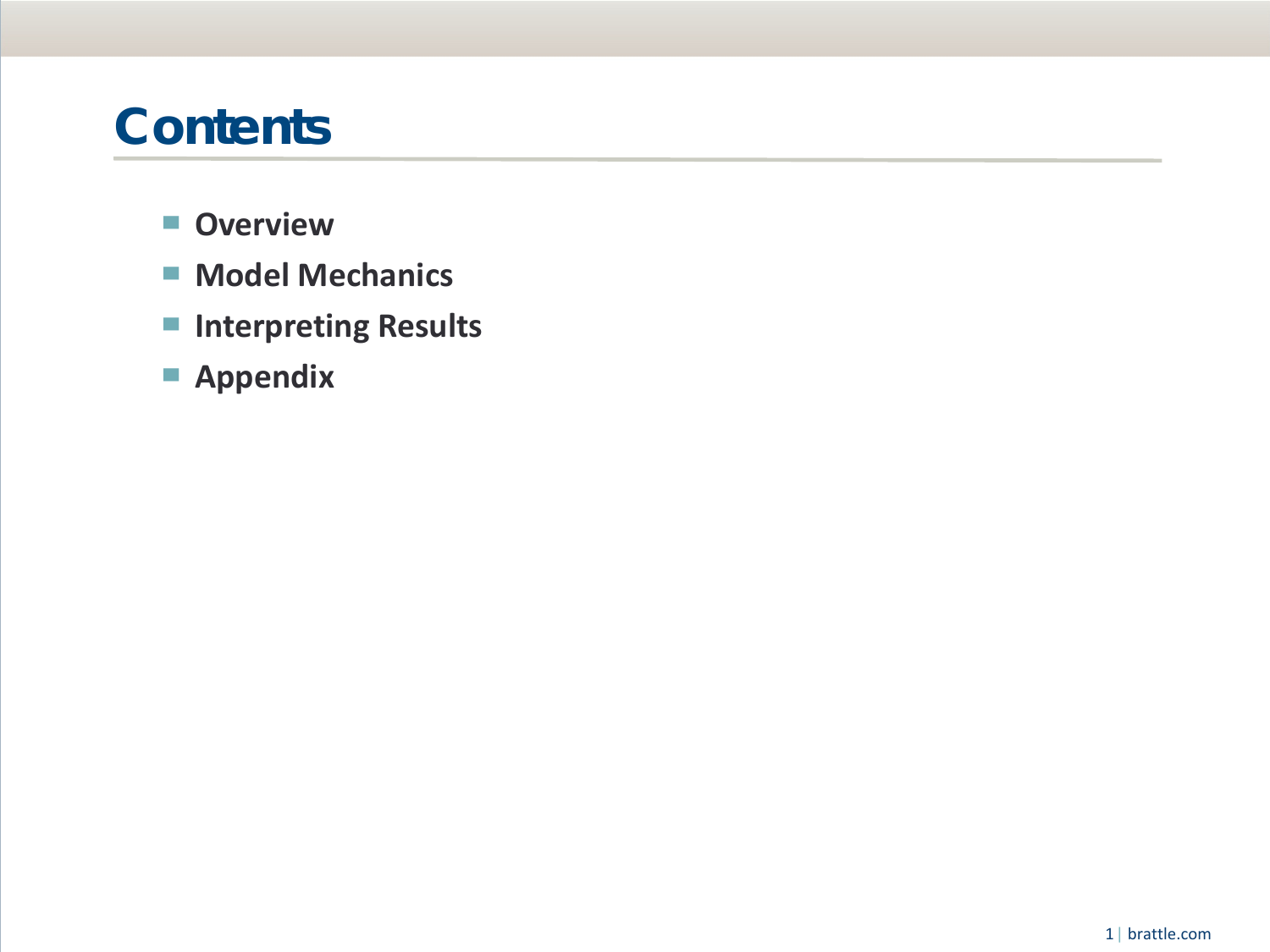## **Overview**

#### **Purpose**

- Estimate average, range, and distribution of capacity market outcomes:
	- Price, quantity, and reliability
	- System-wide and in each location
- Compare results realized with different demand curve shapes

### **Approach**

- Input locational supply curves, demand curves, and transmission parameters
- Use a locational clearing model to calculate prices and quantities
- Simulate a distribution of outcomes using a Monte Carlo analysis of realistic "shocks" to supply, demand, and transmission
- Average price over all draws converges to true Net CONE, consistent with long-run equilibrium in a merchant environment



**Supply and Demand Shocks** 

Illustrative shocks are not intended to reflect exact shock magnitudes or locational clearing results.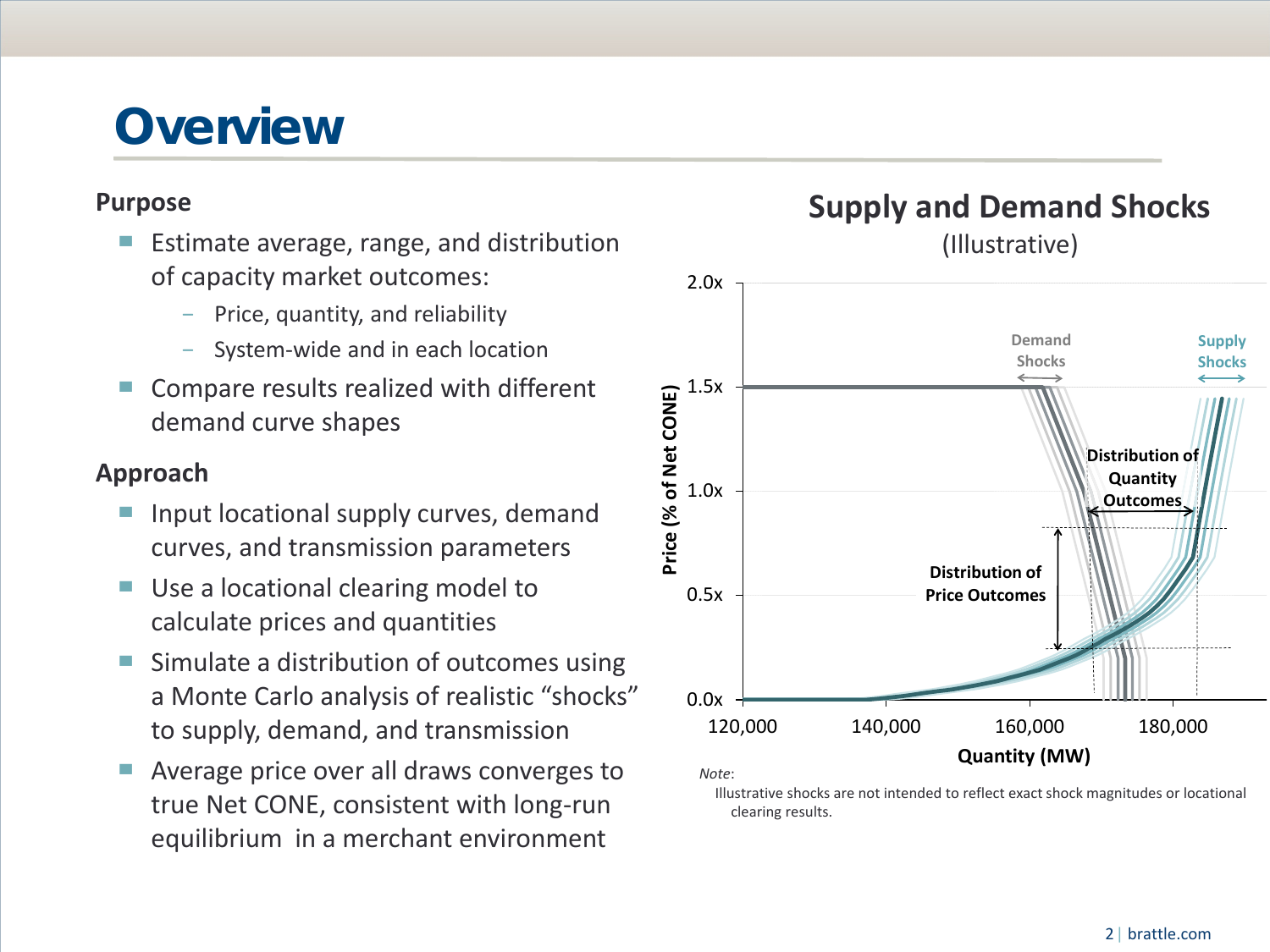## **Contents**

- Overview
- **Model Mechanics** 
	- − Supply
	- − Demand, Transmission, and Clearing
	- − Shocks
	- − Reliability Outcomes
	- − Draws and Price Convergence
- ▀ **Interpreting Results**
- ▀ **Appendix**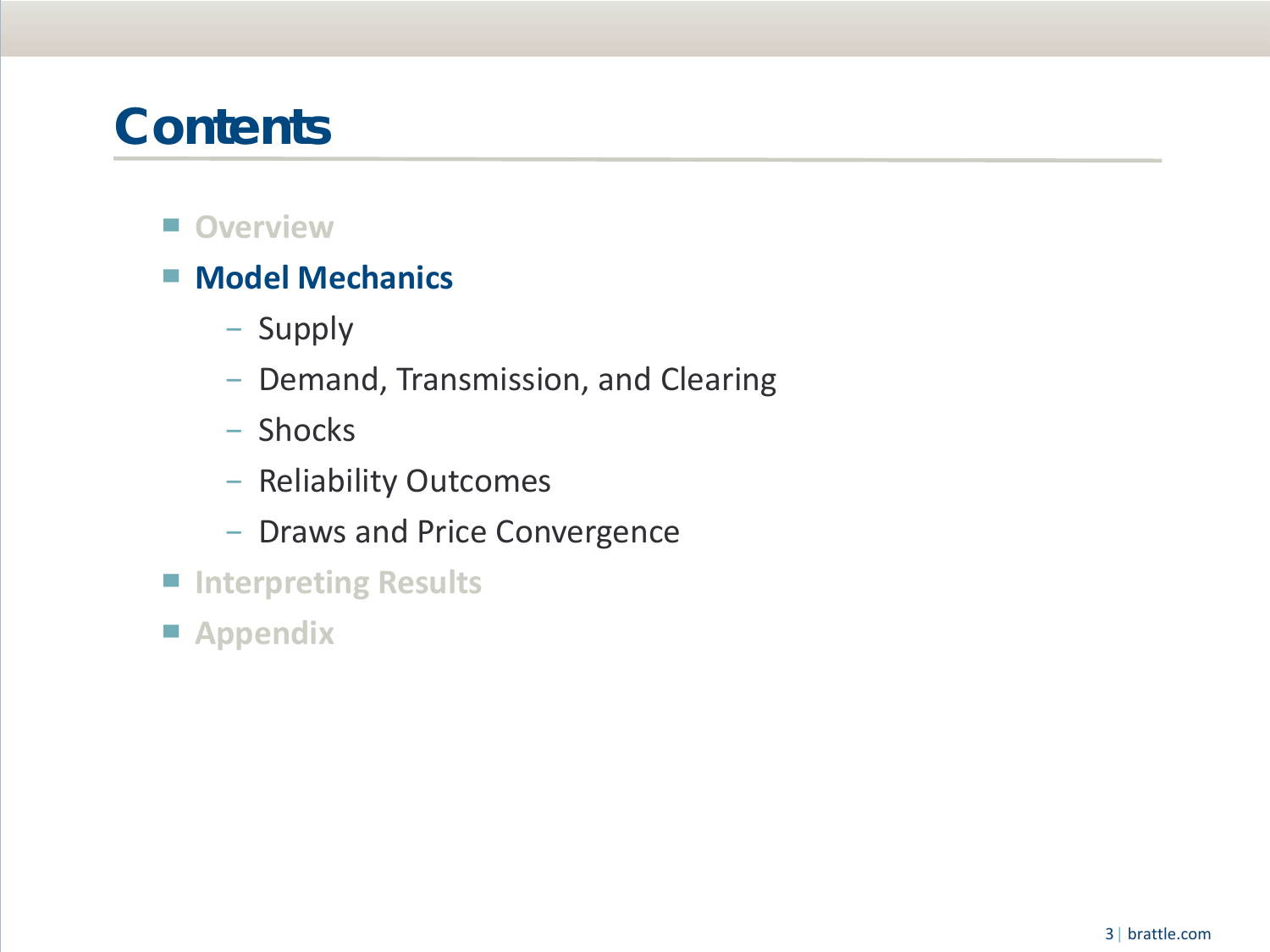## **Model Mechanics Supply Curve Components**

### **Model Supply in Three Components:**

### **1. Shape Blocks**

- − Supply offers at prices above zero
- − Shape based on historical PJM offer curves (select one of the historical years' shapes)
- − Lumpiness based on size of individual RPM resources in each location
- − Independent of demand curve shape

### **2. Shock Block**

- Zero-priced supply block
- Quantity in each zone varies with each draw to generate "shocks" to the supply curve

### **3. Smart Block (for Long-Run Equilibrium)**

- Zero-priced supply block
- Quantity adjusted such that the average price equals Net CONE
- − Quantity is constant across draws, but may be slightly different across demand curves
- Plays the role of long-run supply elasticity (i.e. entry when prices are above Net CONE; exit when prices are below Net CONE)



### **Supply Curve Components**

*Sources and Notes*:

Smart block and shock blocks both represent quantities of supply that are offered at zero-price, and are used as adjustable parameters in our model.

Shape blocks represent the supply that is offered at non-zero prices, and is based on historically observed supply as shown the next slide.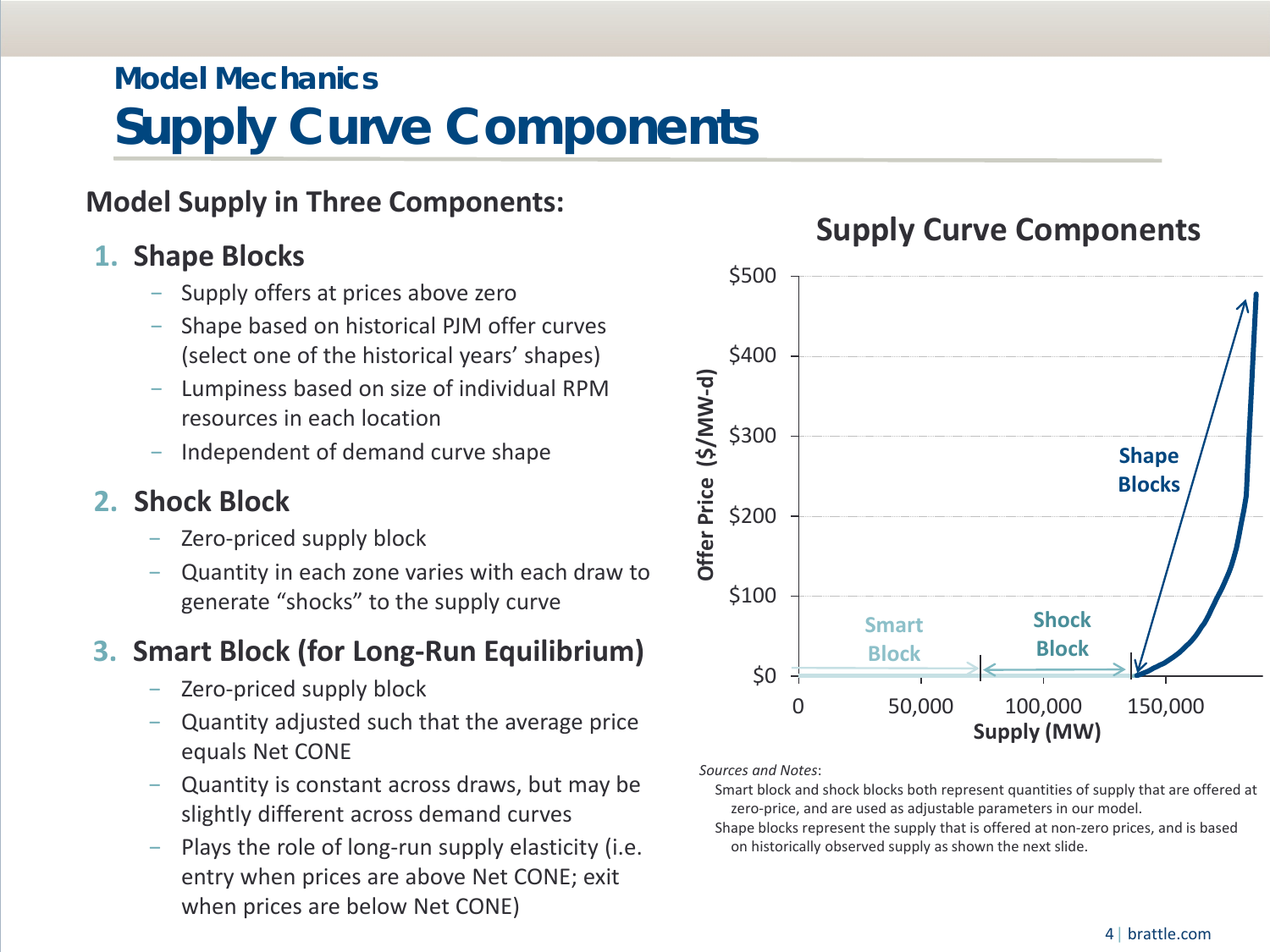## **Model Mechanics Supply Curve Shapes**

- Model relies on smoothed supply curve shapes, consistent with 2009/10-16/17, excluding transition period before full three-year forward auctions
- Cycle through each of the eight shapes
- "Lumpiness" reflected in local curves:
	- Use resources size and location from 2016/17 offer curve
	- Randomly shuffle the order of the offer blocks to create 1,000 different curves
	- Re-state prices consistent with the smoothed supply curve shape
- Effect is a relatively elastic supply curve at the system level, but small LDAs are more greatly affected by the impact of lumpy investments

### **Smoothed Supply Curves** 2009/10 – 2016/17



*Sources and Notes*:

Smoothed supply offer curves developed from raw data provided by PJM staff. Offer curves normalized by quantities offered below \$330/MW-d and inflated to 2016/17 dollars.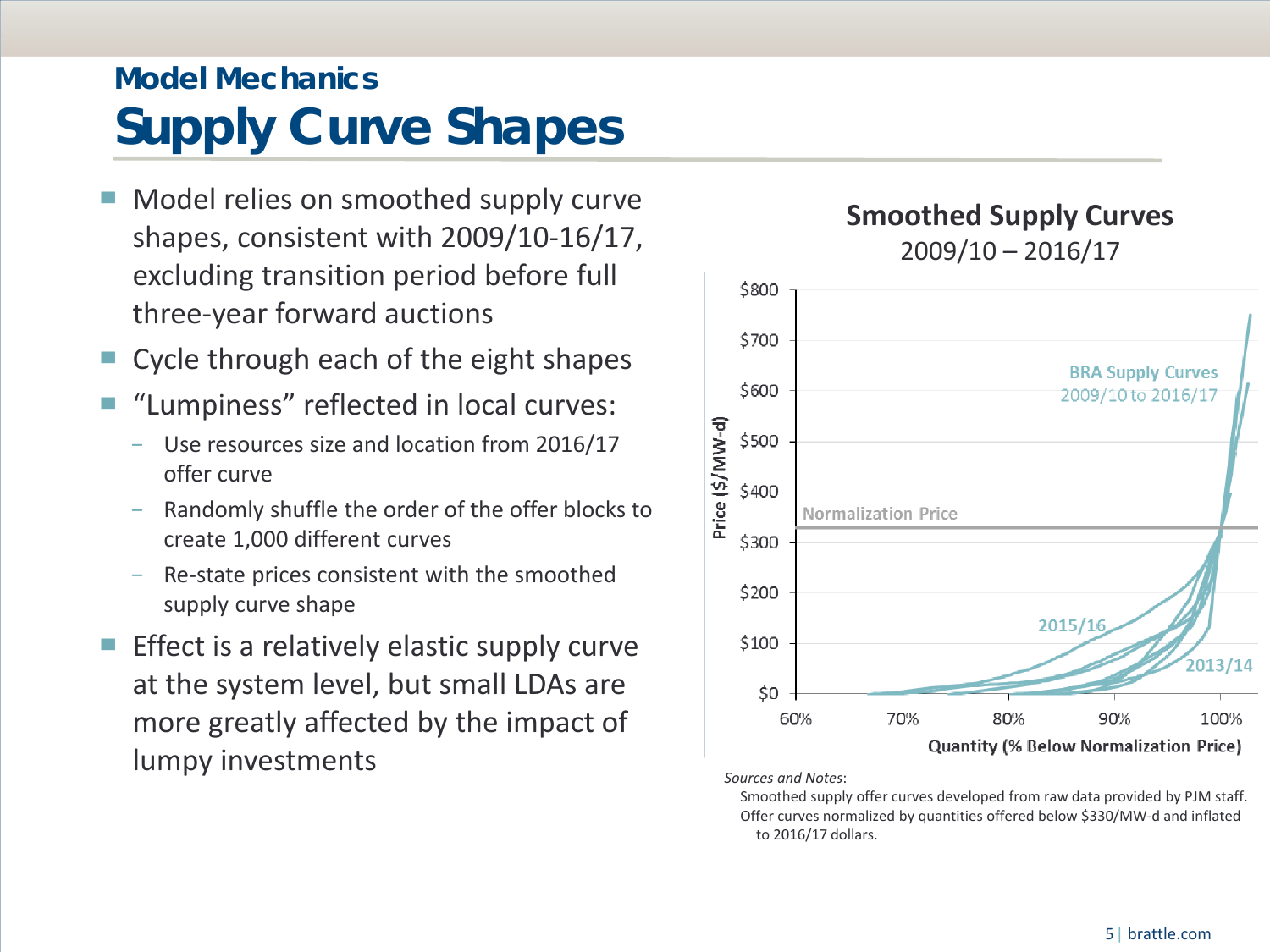### **Model Mechanics**

## **Demand, Transmission, and Clearing**

- Reflect nested zonal LDA structure and planning parameters from 2016/17
- Input expected values for locational auction parameters:
	- Demand curve price points as a % of administrative Net CONE
	- − Demand curve quantity points as a % of Reliability Requirement
	- − Capacity emergency transfer limit expected value
- Auction clearing:
	- − Selects lowest-cost supply to meet demand curve given transmission constraints
	- Determine cleared price and quantity in each location



### **Modeled LDAs from 2016/17**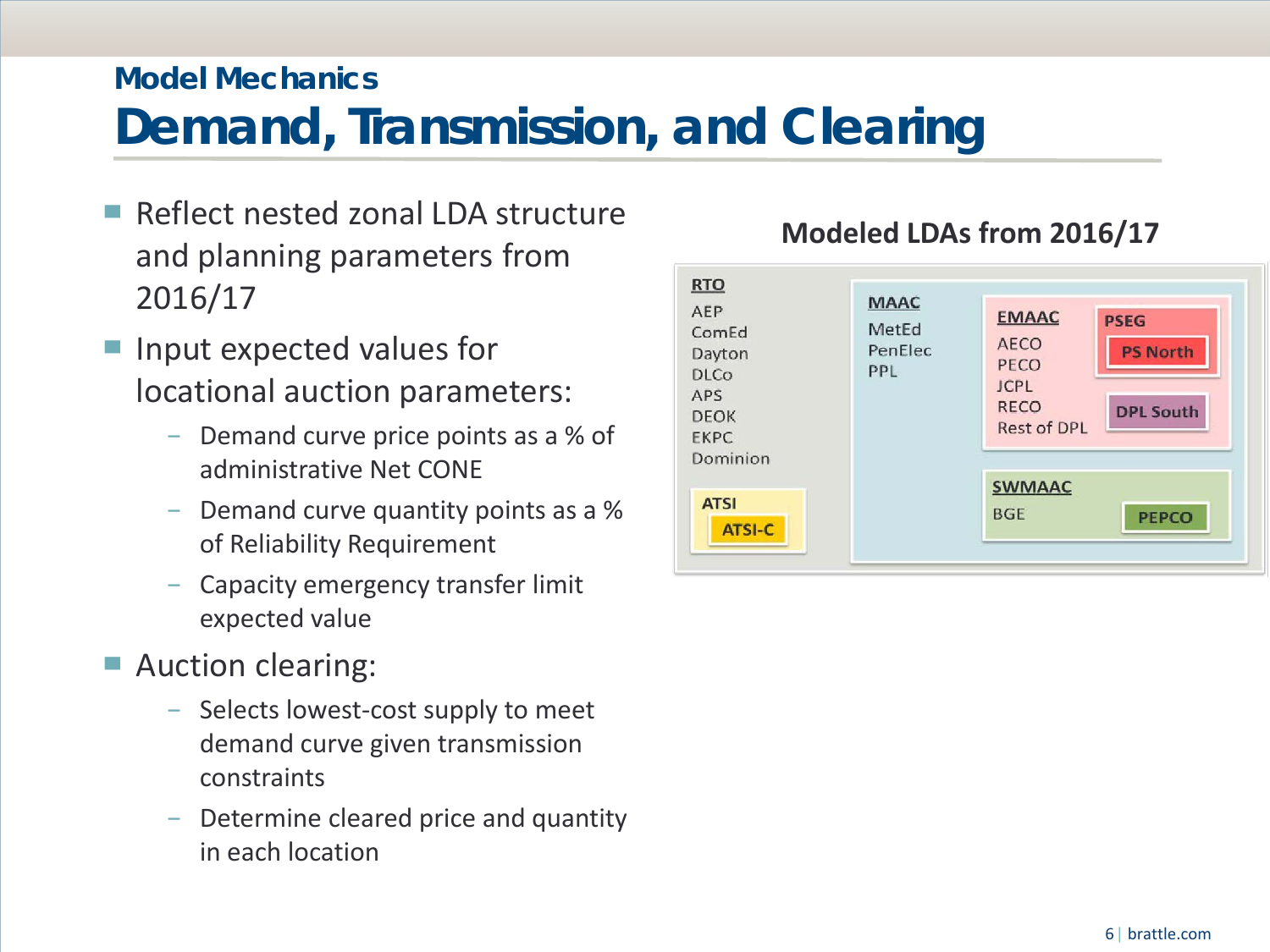## **Model Mechanics Shocks**

- Parameters consistent with year 2016/17 parameters in Base Case
- Shocks to supply, reliability requirement, CETL, and administrative Net CONE create volatility that depends on LDA size and level of import-dependence
- Magnitude of each type of shock developed from historical auction and administrative parameter data (see Appendix)

| Parameter                                     | <b>RTO</b> | <b>ATSI</b> | ATSI-C | <b>MAAC</b> |        | EMAAC SWMAAC | <b>PSEG</b> | DPL-S | PS-N  | PEPCO |
|-----------------------------------------------|------------|-------------|--------|-------------|--------|--------------|-------------|-------|-------|-------|
| <b>Average Parameter Value</b>                |            |             |        |             |        |              |             |       |       |       |
| Administrative Net CONE (\$/MW-d)             | \$331      | \$363       | \$363  | \$277       | \$330  | \$277        | \$330       | \$330 | \$330 | \$277 |
| True Net CONE (\$/MW-d)                       | \$331      | \$363       | \$363  | \$277       | \$330  | \$277        | \$330       | \$330 | \$330 | \$277 |
| CETL (MW)                                     |            | 7,881       | 5,245  | 6,495       | 8,916  | 8,786        | 6,581       | 1,901 | 2,936 | 6,846 |
| <b>Reliability Requirement (MW)</b>           | 166,128    | 16,255      | 6,164  | 72,299      | 39,694 | 17,316       | 12,870      | 3,160 | 6,440 | 9,012 |
| <b>Standard Deviation of Simulated Shocks</b> |            |             |        |             |        |              |             |       |       |       |
| Administrative Net CONE (\$/MW-d)             | \$26       | \$23        | \$23   | \$37        | \$34   | \$37         | \$34        | \$34  | \$34  | \$37  |
| <b>Reliability Requirement (MW)</b>           | 1,499      | 259         | 164    | 794         | 492    | 279          | 215         | 76    | 131   | 220   |
| Reliability Requirement (% of RR)             | 0.9%       | 1.6%        | 2.7%   | 1.1%        | 1.2%   | 1.6%         | 1.7%        | 2.4%  | 2.0%  | 2.4%  |
| CETL (MW)                                     |            | 965         | 662    | 771         | 1,055  | 1,008        | 793         | 230   | 364   | 844   |
| Supply Excluding Sub-LDAs (MW)                | 624        | 507         | 157    | 532         | 1,132  | 315          | 136         | 97    | 226   | 328   |
| Supply Including Sub-LDAs (MW)                | 4,054      | 663         | 157    | 2,767       | 1,591  | 644          | 363         | 97    | 226   | 328   |

#### **Model Inputs in Base Case**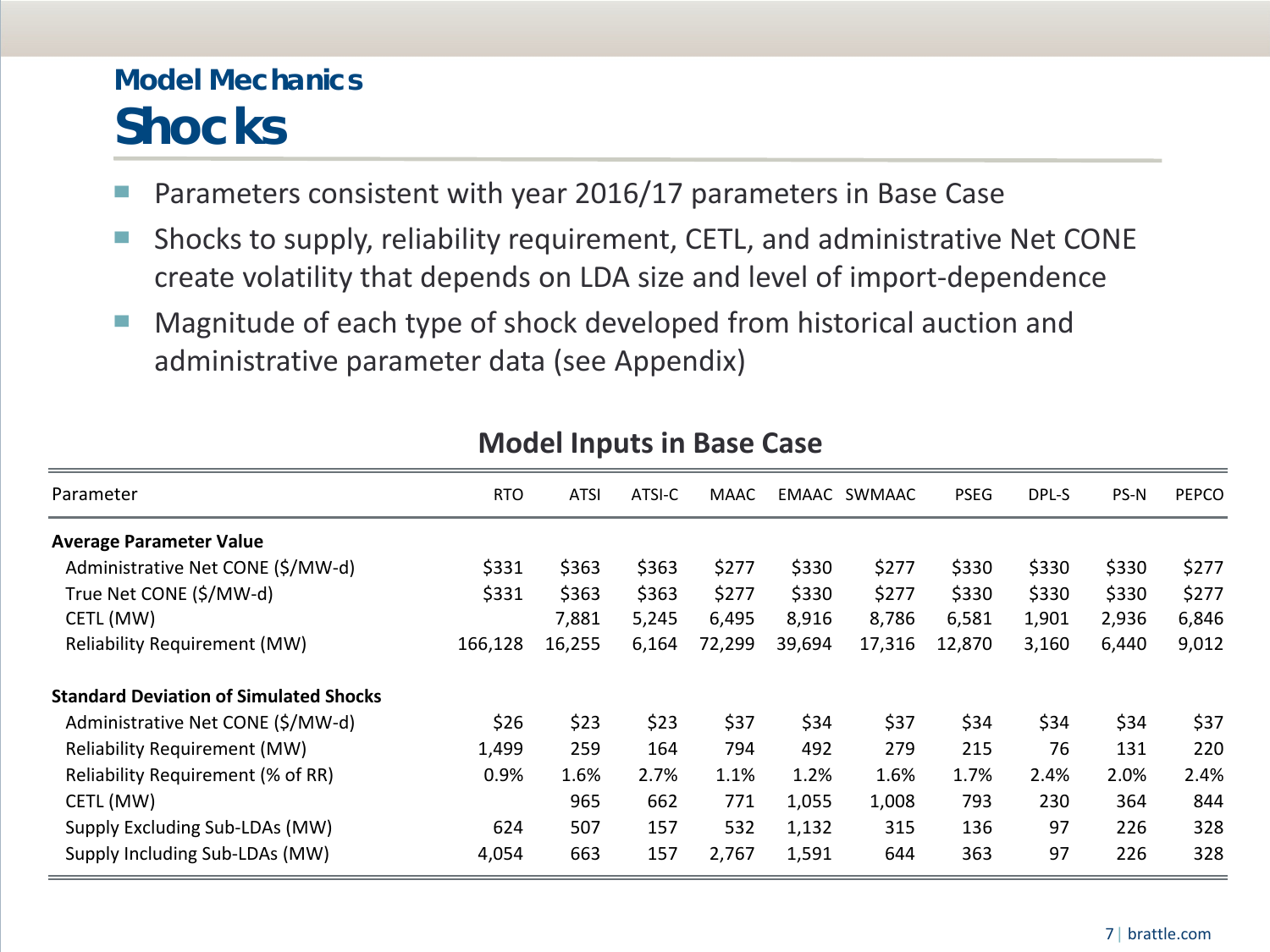## **Model Mechanics Net System Supply minus Demand Shocks**

- Most important driver of realized price and quantity volatility is net supply minus demand
- Our simulation shocks (bottom panel) reflect shocks between two methods for calculating historical shocks (top panels):
	- − Standard deviation of absolute values of net supply
	- − Standard deviation of differences from time trend
- Consistent with goal of representing levels of volatility consistent with historical observation in RPM

| LDA<br>Net<br><b>CETL</b><br>Supply<br><b>CETL</b><br>Reliability<br>Supply<br>Reliability<br>Net<br>Supply<br>Requirement<br>Requirement<br>Supply<br>(MW)<br>(MW)<br>(MW)<br>(%)<br>(MW)<br><b>Historical Absolute Value</b><br><b>RTO</b><br>20,040<br>5,894<br>12.1%<br>n/a<br>8.9%<br>n/a<br>14,783<br><b>MAAC</b><br>3,549<br>811<br>1.1%<br>1.3%<br>931<br>3,480<br>4.9%<br>1,900<br>721<br>4.8%<br>1.8%<br>1.6%<br><b>EMAAC</b><br>645<br>2,451<br>907<br>910<br>5.3%<br><b>SWMAAC</b><br>335<br>1,652<br>5.2%<br>1.9%<br>PS<br>820<br>832<br>2.7%<br>352<br>288<br>6.4%<br>2.2%<br>252<br>585<br>3.9%<br>PS NORTH<br>534<br>8.3%<br>1.6%<br>101<br>206<br>282<br>DPL SOUTH<br>112<br>57<br>6.5%<br>1.8%<br>3.5%<br>PEPCO<br>423<br>1,060<br>233<br>1,673<br>4.7%<br>11.8%<br>2.6%<br><b>ATSI</b><br>717<br>1,742<br>38<br>2,421<br>4.4%<br>10.7%<br>0.2%<br>n/a<br>n/a<br>ATSI-Cleveland<br>n/a<br>n/a<br>n/a<br>n/a<br>n/a<br><b>Historical Deviation from Trend</b><br>4,816<br>n/a<br>4,850<br>2,147<br>2.9%<br>n/a<br>2.9%<br><b>RTO</b><br><b>MAAC</b><br>1,229<br>808<br>792<br>2,208<br>1.7%<br>1.1%<br>1.1%<br><b>EMAAC</b><br>1,102<br>717<br>578<br>2,091<br>2.8%<br>1.8%<br>1.5%<br>792<br><b>SWMAAC</b><br>409<br>378<br>283<br>2.4%<br>2.2%<br>1.6%<br>PS<br>657<br>329<br>96<br>759<br>2.6%<br>0.7%<br>5.1%<br>338<br>222<br>84<br>401<br>3.4%<br><b>PS NORTH</b><br>5.3%<br>1.3%<br>70<br>172<br>48<br>193<br>2.2%<br>5.4%<br>1.5%<br><b>DPL SOUTH</b><br>236<br>585<br>2.6%<br>PEPCO<br>234<br>166<br>2.6%<br>1.8%<br>557<br>n/a<br>n/a<br>n/a<br><b>ATSI</b><br>3.4%<br>n/a<br>n/a<br>ATSI-Cleveland<br>473<br>n/a<br>n/a<br>n/a<br>7.7%<br>n/a<br>n/a<br><b>Simulation Shocks</b><br><b>RTO</b><br>2.4%<br>n/a<br>0.9%<br>2.6%<br>4,054<br>n/a<br>1,499<br>4,277<br><b>MAAC</b><br>2,767<br>771<br>2,984<br>1.1%<br>794<br>3.8%<br>1.1%<br>4.1%<br>1,055<br>2.7%<br><b>EMAAC</b><br>1,591<br>492<br>1,954<br>4.0%<br>1.2%<br>5.8%<br>644<br>1,008<br>279<br>1,214<br>3.7%<br>1.6%<br><b>SWMAAC</b><br>PS<br>363<br>793<br>215<br>908<br>2.8%<br>6.2%<br>1.7%<br>7.1%<br>226<br>364<br>131<br>446<br>5.7%<br>2.0%<br>6.9%<br><b>PS NORTH</b><br>3.5%<br>97<br>230<br>76<br>259<br>7.3%<br><b>DPL SOUTH</b><br>3.1%<br>2.4%<br>PEPCO<br>328<br>935<br>844<br>220<br>3.6%<br>9.4%<br>2.4%<br>10.4%<br><b>ATSI</b><br>259<br>5.9%<br>663<br>965<br>1,186<br>4.1%<br>1.6%<br>699<br>ATSI-Cleveland<br>157<br>662<br>164<br>2.5%<br>10.7%<br>2.7% |  | <b>Standard Deviation (MW)</b> |  | Standard Deviation as % of 2016/17 LDA Size |       |
|------------------------------------------------------------------------------------------------------------------------------------------------------------------------------------------------------------------------------------------------------------------------------------------------------------------------------------------------------------------------------------------------------------------------------------------------------------------------------------------------------------------------------------------------------------------------------------------------------------------------------------------------------------------------------------------------------------------------------------------------------------------------------------------------------------------------------------------------------------------------------------------------------------------------------------------------------------------------------------------------------------------------------------------------------------------------------------------------------------------------------------------------------------------------------------------------------------------------------------------------------------------------------------------------------------------------------------------------------------------------------------------------------------------------------------------------------------------------------------------------------------------------------------------------------------------------------------------------------------------------------------------------------------------------------------------------------------------------------------------------------------------------------------------------------------------------------------------------------------------------------------------------------------------------------------------------------------------------------------------------------------------------------------------------------------------------------------------------------------------------------------------------------------------------------------------------------------------------------------------------------------------------------------------------------------------------------------------------------------------------------------------------------------------------------------------------------------------------|--|--------------------------------|--|---------------------------------------------|-------|
|                                                                                                                                                                                                                                                                                                                                                                                                                                                                                                                                                                                                                                                                                                                                                                                                                                                                                                                                                                                                                                                                                                                                                                                                                                                                                                                                                                                                                                                                                                                                                                                                                                                                                                                                                                                                                                                                                                                                                                                                                                                                                                                                                                                                                                                                                                                                                                                                                                                                        |  |                                |  |                                             |       |
|                                                                                                                                                                                                                                                                                                                                                                                                                                                                                                                                                                                                                                                                                                                                                                                                                                                                                                                                                                                                                                                                                                                                                                                                                                                                                                                                                                                                                                                                                                                                                                                                                                                                                                                                                                                                                                                                                                                                                                                                                                                                                                                                                                                                                                                                                                                                                                                                                                                                        |  |                                |  |                                             |       |
|                                                                                                                                                                                                                                                                                                                                                                                                                                                                                                                                                                                                                                                                                                                                                                                                                                                                                                                                                                                                                                                                                                                                                                                                                                                                                                                                                                                                                                                                                                                                                                                                                                                                                                                                                                                                                                                                                                                                                                                                                                                                                                                                                                                                                                                                                                                                                                                                                                                                        |  |                                |  |                                             |       |
|                                                                                                                                                                                                                                                                                                                                                                                                                                                                                                                                                                                                                                                                                                                                                                                                                                                                                                                                                                                                                                                                                                                                                                                                                                                                                                                                                                                                                                                                                                                                                                                                                                                                                                                                                                                                                                                                                                                                                                                                                                                                                                                                                                                                                                                                                                                                                                                                                                                                        |  |                                |  |                                             |       |
|                                                                                                                                                                                                                                                                                                                                                                                                                                                                                                                                                                                                                                                                                                                                                                                                                                                                                                                                                                                                                                                                                                                                                                                                                                                                                                                                                                                                                                                                                                                                                                                                                                                                                                                                                                                                                                                                                                                                                                                                                                                                                                                                                                                                                                                                                                                                                                                                                                                                        |  |                                |  |                                             | 3.5%  |
|                                                                                                                                                                                                                                                                                                                                                                                                                                                                                                                                                                                                                                                                                                                                                                                                                                                                                                                                                                                                                                                                                                                                                                                                                                                                                                                                                                                                                                                                                                                                                                                                                                                                                                                                                                                                                                                                                                                                                                                                                                                                                                                                                                                                                                                                                                                                                                                                                                                                        |  |                                |  |                                             | 4.8%  |
|                                                                                                                                                                                                                                                                                                                                                                                                                                                                                                                                                                                                                                                                                                                                                                                                                                                                                                                                                                                                                                                                                                                                                                                                                                                                                                                                                                                                                                                                                                                                                                                                                                                                                                                                                                                                                                                                                                                                                                                                                                                                                                                                                                                                                                                                                                                                                                                                                                                                        |  |                                |  |                                             | 6.2%  |
|                                                                                                                                                                                                                                                                                                                                                                                                                                                                                                                                                                                                                                                                                                                                                                                                                                                                                                                                                                                                                                                                                                                                                                                                                                                                                                                                                                                                                                                                                                                                                                                                                                                                                                                                                                                                                                                                                                                                                                                                                                                                                                                                                                                                                                                                                                                                                                                                                                                                        |  |                                |  |                                             | 9.5%  |
|                                                                                                                                                                                                                                                                                                                                                                                                                                                                                                                                                                                                                                                                                                                                                                                                                                                                                                                                                                                                                                                                                                                                                                                                                                                                                                                                                                                                                                                                                                                                                                                                                                                                                                                                                                                                                                                                                                                                                                                                                                                                                                                                                                                                                                                                                                                                                                                                                                                                        |  |                                |  |                                             | 6.5%  |
|                                                                                                                                                                                                                                                                                                                                                                                                                                                                                                                                                                                                                                                                                                                                                                                                                                                                                                                                                                                                                                                                                                                                                                                                                                                                                                                                                                                                                                                                                                                                                                                                                                                                                                                                                                                                                                                                                                                                                                                                                                                                                                                                                                                                                                                                                                                                                                                                                                                                        |  |                                |  |                                             | 9.1%  |
|                                                                                                                                                                                                                                                                                                                                                                                                                                                                                                                                                                                                                                                                                                                                                                                                                                                                                                                                                                                                                                                                                                                                                                                                                                                                                                                                                                                                                                                                                                                                                                                                                                                                                                                                                                                                                                                                                                                                                                                                                                                                                                                                                                                                                                                                                                                                                                                                                                                                        |  |                                |  |                                             | 8.9%  |
|                                                                                                                                                                                                                                                                                                                                                                                                                                                                                                                                                                                                                                                                                                                                                                                                                                                                                                                                                                                                                                                                                                                                                                                                                                                                                                                                                                                                                                                                                                                                                                                                                                                                                                                                                                                                                                                                                                                                                                                                                                                                                                                                                                                                                                                                                                                                                                                                                                                                        |  |                                |  |                                             | 18.6% |
|                                                                                                                                                                                                                                                                                                                                                                                                                                                                                                                                                                                                                                                                                                                                                                                                                                                                                                                                                                                                                                                                                                                                                                                                                                                                                                                                                                                                                                                                                                                                                                                                                                                                                                                                                                                                                                                                                                                                                                                                                                                                                                                                                                                                                                                                                                                                                                                                                                                                        |  |                                |  |                                             | 14.9% |
|                                                                                                                                                                                                                                                                                                                                                                                                                                                                                                                                                                                                                                                                                                                                                                                                                                                                                                                                                                                                                                                                                                                                                                                                                                                                                                                                                                                                                                                                                                                                                                                                                                                                                                                                                                                                                                                                                                                                                                                                                                                                                                                                                                                                                                                                                                                                                                                                                                                                        |  |                                |  |                                             | n/a   |
|                                                                                                                                                                                                                                                                                                                                                                                                                                                                                                                                                                                                                                                                                                                                                                                                                                                                                                                                                                                                                                                                                                                                                                                                                                                                                                                                                                                                                                                                                                                                                                                                                                                                                                                                                                                                                                                                                                                                                                                                                                                                                                                                                                                                                                                                                                                                                                                                                                                                        |  |                                |  |                                             |       |
|                                                                                                                                                                                                                                                                                                                                                                                                                                                                                                                                                                                                                                                                                                                                                                                                                                                                                                                                                                                                                                                                                                                                                                                                                                                                                                                                                                                                                                                                                                                                                                                                                                                                                                                                                                                                                                                                                                                                                                                                                                                                                                                                                                                                                                                                                                                                                                                                                                                                        |  |                                |  |                                             | 1.3%  |
|                                                                                                                                                                                                                                                                                                                                                                                                                                                                                                                                                                                                                                                                                                                                                                                                                                                                                                                                                                                                                                                                                                                                                                                                                                                                                                                                                                                                                                                                                                                                                                                                                                                                                                                                                                                                                                                                                                                                                                                                                                                                                                                                                                                                                                                                                                                                                                                                                                                                        |  |                                |  |                                             | 3.1%  |
|                                                                                                                                                                                                                                                                                                                                                                                                                                                                                                                                                                                                                                                                                                                                                                                                                                                                                                                                                                                                                                                                                                                                                                                                                                                                                                                                                                                                                                                                                                                                                                                                                                                                                                                                                                                                                                                                                                                                                                                                                                                                                                                                                                                                                                                                                                                                                                                                                                                                        |  |                                |  |                                             | 5.3%  |
|                                                                                                                                                                                                                                                                                                                                                                                                                                                                                                                                                                                                                                                                                                                                                                                                                                                                                                                                                                                                                                                                                                                                                                                                                                                                                                                                                                                                                                                                                                                                                                                                                                                                                                                                                                                                                                                                                                                                                                                                                                                                                                                                                                                                                                                                                                                                                                                                                                                                        |  |                                |  |                                             | 4.6%  |
|                                                                                                                                                                                                                                                                                                                                                                                                                                                                                                                                                                                                                                                                                                                                                                                                                                                                                                                                                                                                                                                                                                                                                                                                                                                                                                                                                                                                                                                                                                                                                                                                                                                                                                                                                                                                                                                                                                                                                                                                                                                                                                                                                                                                                                                                                                                                                                                                                                                                        |  |                                |  |                                             | 5.9%  |
|                                                                                                                                                                                                                                                                                                                                                                                                                                                                                                                                                                                                                                                                                                                                                                                                                                                                                                                                                                                                                                                                                                                                                                                                                                                                                                                                                                                                                                                                                                                                                                                                                                                                                                                                                                                                                                                                                                                                                                                                                                                                                                                                                                                                                                                                                                                                                                                                                                                                        |  |                                |  |                                             | 6.2%  |
|                                                                                                                                                                                                                                                                                                                                                                                                                                                                                                                                                                                                                                                                                                                                                                                                                                                                                                                                                                                                                                                                                                                                                                                                                                                                                                                                                                                                                                                                                                                                                                                                                                                                                                                                                                                                                                                                                                                                                                                                                                                                                                                                                                                                                                                                                                                                                                                                                                                                        |  |                                |  |                                             | 6.1%  |
|                                                                                                                                                                                                                                                                                                                                                                                                                                                                                                                                                                                                                                                                                                                                                                                                                                                                                                                                                                                                                                                                                                                                                                                                                                                                                                                                                                                                                                                                                                                                                                                                                                                                                                                                                                                                                                                                                                                                                                                                                                                                                                                                                                                                                                                                                                                                                                                                                                                                        |  |                                |  |                                             | 6.5%  |
|                                                                                                                                                                                                                                                                                                                                                                                                                                                                                                                                                                                                                                                                                                                                                                                                                                                                                                                                                                                                                                                                                                                                                                                                                                                                                                                                                                                                                                                                                                                                                                                                                                                                                                                                                                                                                                                                                                                                                                                                                                                                                                                                                                                                                                                                                                                                                                                                                                                                        |  |                                |  |                                             | n/a   |
|                                                                                                                                                                                                                                                                                                                                                                                                                                                                                                                                                                                                                                                                                                                                                                                                                                                                                                                                                                                                                                                                                                                                                                                                                                                                                                                                                                                                                                                                                                                                                                                                                                                                                                                                                                                                                                                                                                                                                                                                                                                                                                                                                                                                                                                                                                                                                                                                                                                                        |  |                                |  |                                             | n/a   |
|                                                                                                                                                                                                                                                                                                                                                                                                                                                                                                                                                                                                                                                                                                                                                                                                                                                                                                                                                                                                                                                                                                                                                                                                                                                                                                                                                                                                                                                                                                                                                                                                                                                                                                                                                                                                                                                                                                                                                                                                                                                                                                                                                                                                                                                                                                                                                                                                                                                                        |  |                                |  |                                             |       |
|                                                                                                                                                                                                                                                                                                                                                                                                                                                                                                                                                                                                                                                                                                                                                                                                                                                                                                                                                                                                                                                                                                                                                                                                                                                                                                                                                                                                                                                                                                                                                                                                                                                                                                                                                                                                                                                                                                                                                                                                                                                                                                                                                                                                                                                                                                                                                                                                                                                                        |  |                                |  |                                             |       |
|                                                                                                                                                                                                                                                                                                                                                                                                                                                                                                                                                                                                                                                                                                                                                                                                                                                                                                                                                                                                                                                                                                                                                                                                                                                                                                                                                                                                                                                                                                                                                                                                                                                                                                                                                                                                                                                                                                                                                                                                                                                                                                                                                                                                                                                                                                                                                                                                                                                                        |  |                                |  |                                             |       |
|                                                                                                                                                                                                                                                                                                                                                                                                                                                                                                                                                                                                                                                                                                                                                                                                                                                                                                                                                                                                                                                                                                                                                                                                                                                                                                                                                                                                                                                                                                                                                                                                                                                                                                                                                                                                                                                                                                                                                                                                                                                                                                                                                                                                                                                                                                                                                                                                                                                                        |  |                                |  |                                             | 4.9%  |
|                                                                                                                                                                                                                                                                                                                                                                                                                                                                                                                                                                                                                                                                                                                                                                                                                                                                                                                                                                                                                                                                                                                                                                                                                                                                                                                                                                                                                                                                                                                                                                                                                                                                                                                                                                                                                                                                                                                                                                                                                                                                                                                                                                                                                                                                                                                                                                                                                                                                        |  |                                |  |                                             | 7.0%  |
|                                                                                                                                                                                                                                                                                                                                                                                                                                                                                                                                                                                                                                                                                                                                                                                                                                                                                                                                                                                                                                                                                                                                                                                                                                                                                                                                                                                                                                                                                                                                                                                                                                                                                                                                                                                                                                                                                                                                                                                                                                                                                                                                                                                                                                                                                                                                                                                                                                                                        |  |                                |  |                                             |       |
|                                                                                                                                                                                                                                                                                                                                                                                                                                                                                                                                                                                                                                                                                                                                                                                                                                                                                                                                                                                                                                                                                                                                                                                                                                                                                                                                                                                                                                                                                                                                                                                                                                                                                                                                                                                                                                                                                                                                                                                                                                                                                                                                                                                                                                                                                                                                                                                                                                                                        |  |                                |  |                                             |       |
|                                                                                                                                                                                                                                                                                                                                                                                                                                                                                                                                                                                                                                                                                                                                                                                                                                                                                                                                                                                                                                                                                                                                                                                                                                                                                                                                                                                                                                                                                                                                                                                                                                                                                                                                                                                                                                                                                                                                                                                                                                                                                                                                                                                                                                                                                                                                                                                                                                                                        |  |                                |  |                                             | 8.2%  |
|                                                                                                                                                                                                                                                                                                                                                                                                                                                                                                                                                                                                                                                                                                                                                                                                                                                                                                                                                                                                                                                                                                                                                                                                                                                                                                                                                                                                                                                                                                                                                                                                                                                                                                                                                                                                                                                                                                                                                                                                                                                                                                                                                                                                                                                                                                                                                                                                                                                                        |  |                                |  |                                             |       |
|                                                                                                                                                                                                                                                                                                                                                                                                                                                                                                                                                                                                                                                                                                                                                                                                                                                                                                                                                                                                                                                                                                                                                                                                                                                                                                                                                                                                                                                                                                                                                                                                                                                                                                                                                                                                                                                                                                                                                                                                                                                                                                                                                                                                                                                                                                                                                                                                                                                                        |  |                                |  |                                             | 7.3%  |
|                                                                                                                                                                                                                                                                                                                                                                                                                                                                                                                                                                                                                                                                                                                                                                                                                                                                                                                                                                                                                                                                                                                                                                                                                                                                                                                                                                                                                                                                                                                                                                                                                                                                                                                                                                                                                                                                                                                                                                                                                                                                                                                                                                                                                                                                                                                                                                                                                                                                        |  |                                |  |                                             | 11.3% |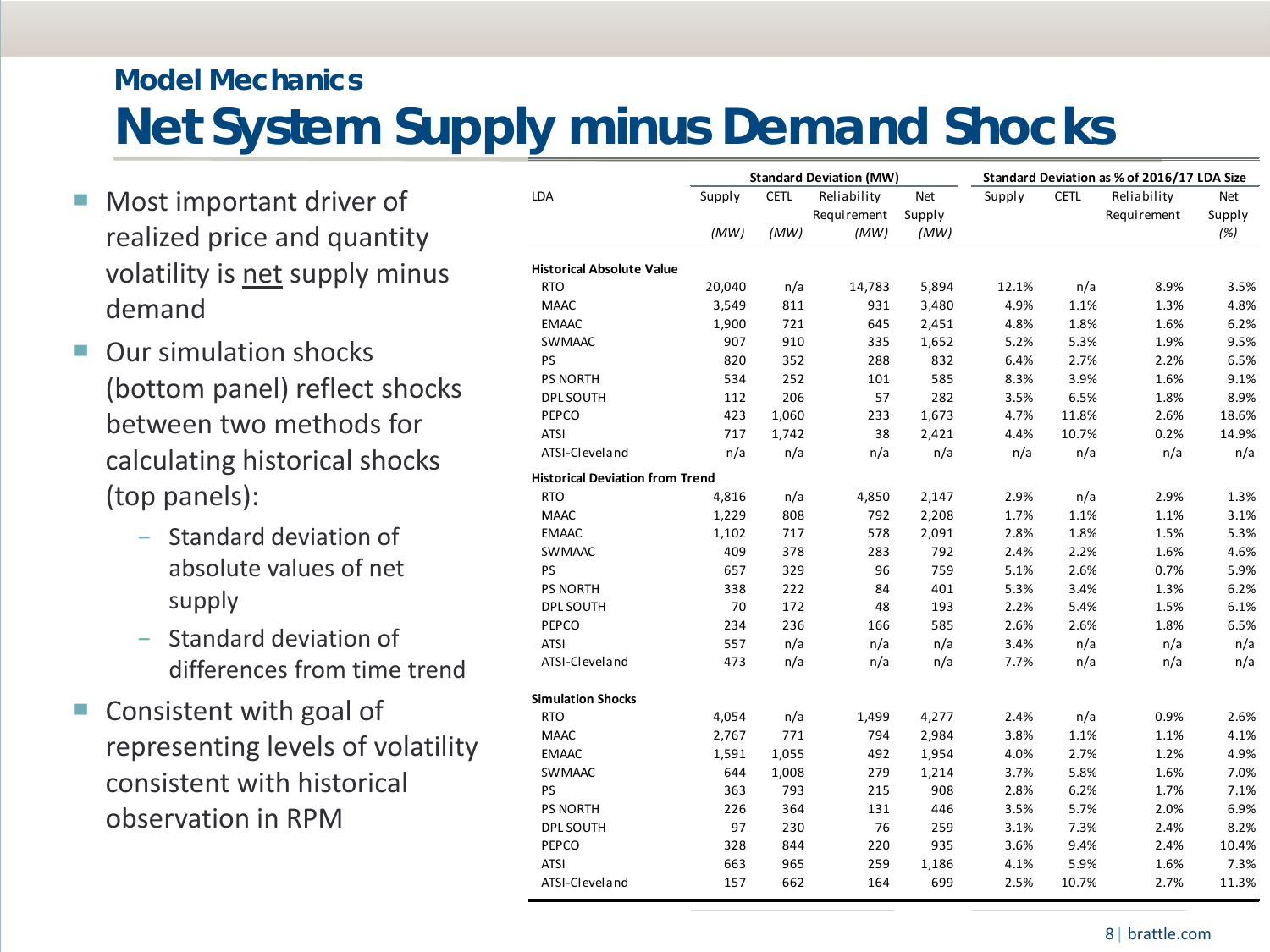## **Model Mechanics Reliability Outcomes**

- Calculate realized reliability in each location as a consequence of the cleared quantity
- PJM staff provided estimates of system and local loss of load events (LOLE) for system and each LDA consistent with reliability requirements study  $_{0.00}$

#### 0.05 0.10 0.15 0.20 0.25 0.30 0.35 12% 14% 16% 18% 20% **LOLE (Events/Year) ICAP Reserve Margin (% above 50/50 peak load) 0.10 LOLE at 15.8% Reserve Margin** UCAP Reserve Margin (% above 50/50 peak load) 5.6% 7.5% 9.4% 11.3% 13.2%

### **System LOLE vs. Reserve Margin**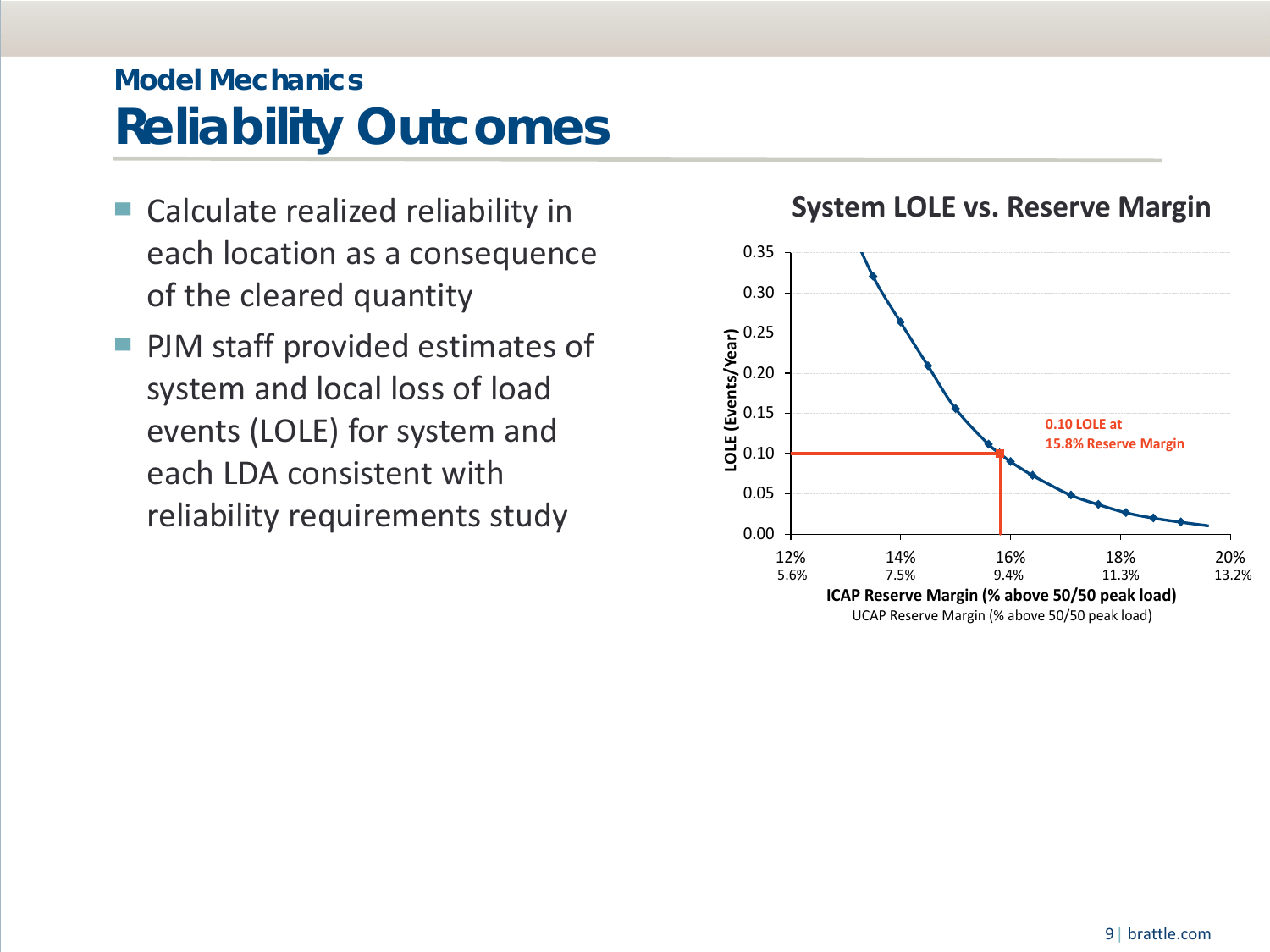## **Model Mechanics Draws and Price Convergence**

### **Each simulation run outputs based on10,000 Monte Carlo draws**

### **Convergence Draws:**

- 9,000 convergence draws to estimate final "smart block" quantity in each location
- Determines total average quantity of supply that can be supported in each location by a particular demand curve (e.g. a curve rightshifted by 100 MW should attract 100 MW more supply on average)

### **Production Draws:**

- Fix the smart block size
- 1,000 draws to illustrate distribution of supply, demand, and reliability results

### **Steps in Each Monte Carlo Draw**

### 1. Draw Shocks

- 2. Create Local Supply and Demand Curves
- 3. Clear Auction
- 4. Tabulate Price, Quantity, and Reliability

## **Example Calibration: EMAAC**



10| brattle.com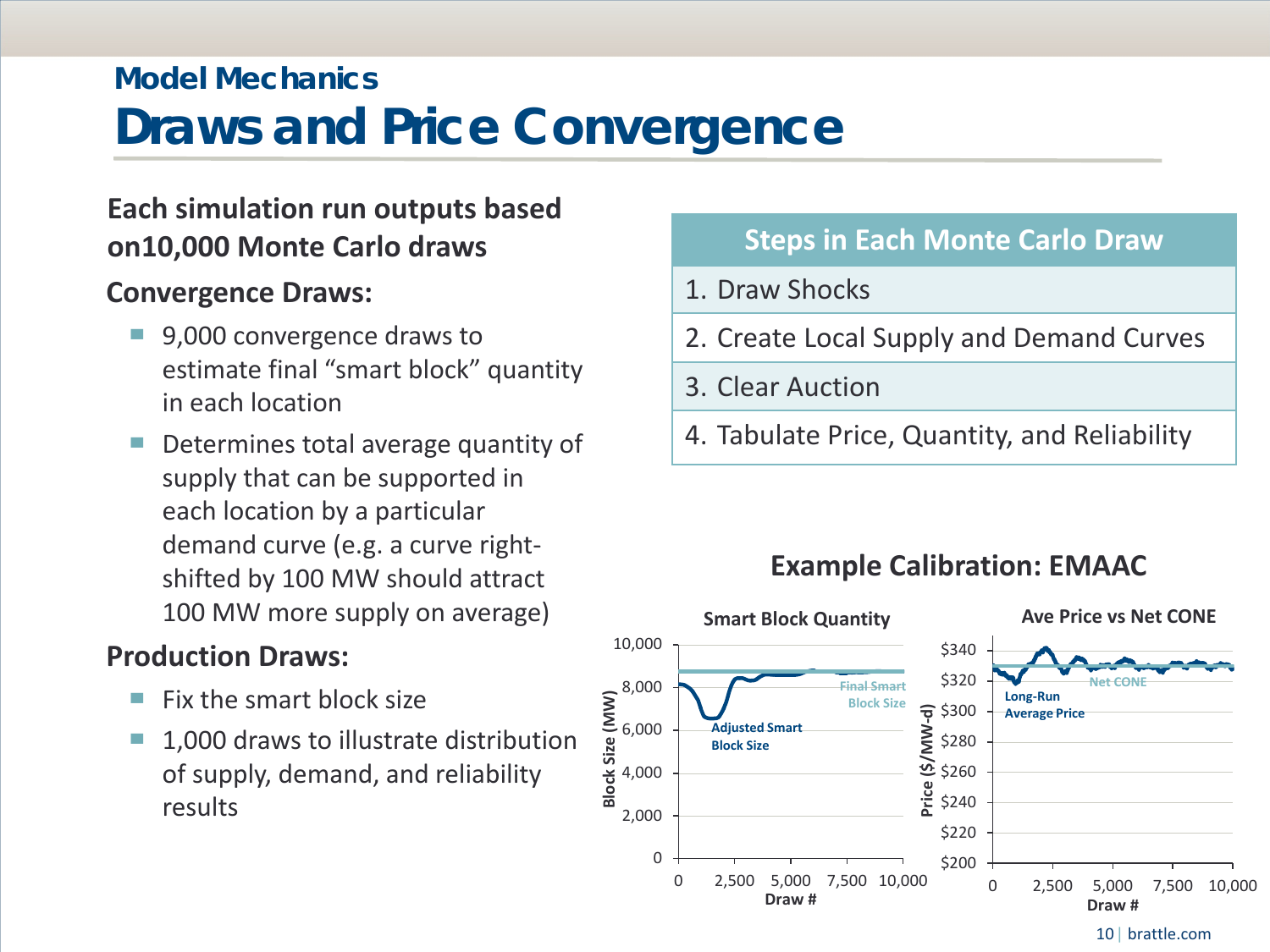## **Contents**

- Overview
- Model Mechanics

### ■ **Interpreting Results**

- − Simplifications
- − Comparison to Hobbs Model
- − Base Results with Current VRR Curve
- − Sensitivity to Modeling Uncertainties

▀ **Appendix**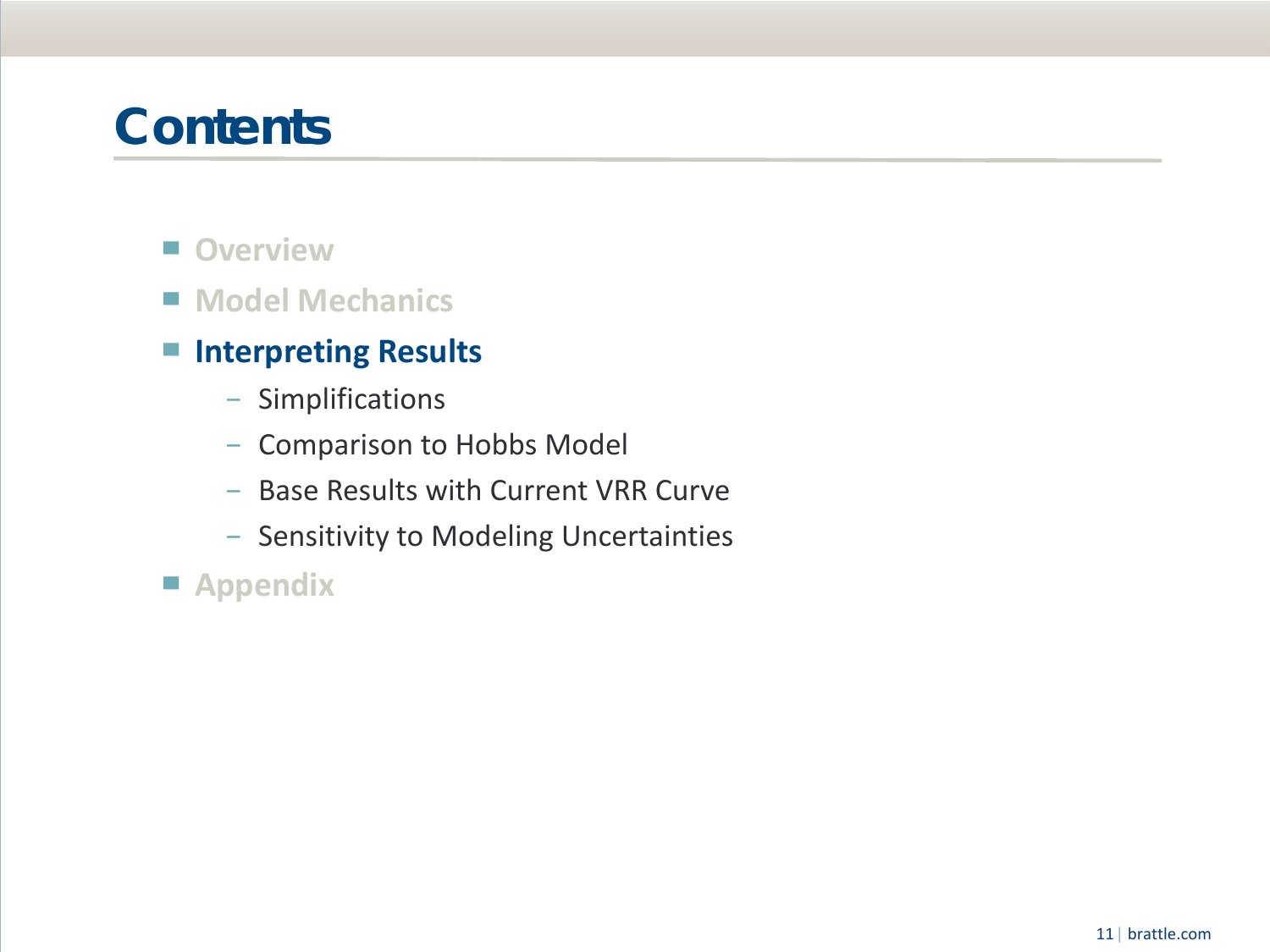## **Interpreting Results Simplifications**

- This model approach is intended to:
	- − Estimate distributions of supply, demand, and reliability that might be realized under long-run equilibrium market conditions
	- − Reflect realistic shocks to supply, demand, and transmission on a fleet-wide basis
	- − Capture locational interactions under PJM's nested zonal structure
	- − Compare results with different demand curves
- Need to interpret results understanding what it does not do:
	- − Reflect invest/retire decisions for individual resources or resource classes
	- − Consider short-run conditions between now and a long-run equilibrium
	- − Reflect time-sequential results (e.g. duration of boom-bust cycle)
	- − Model sub-annual resource constraints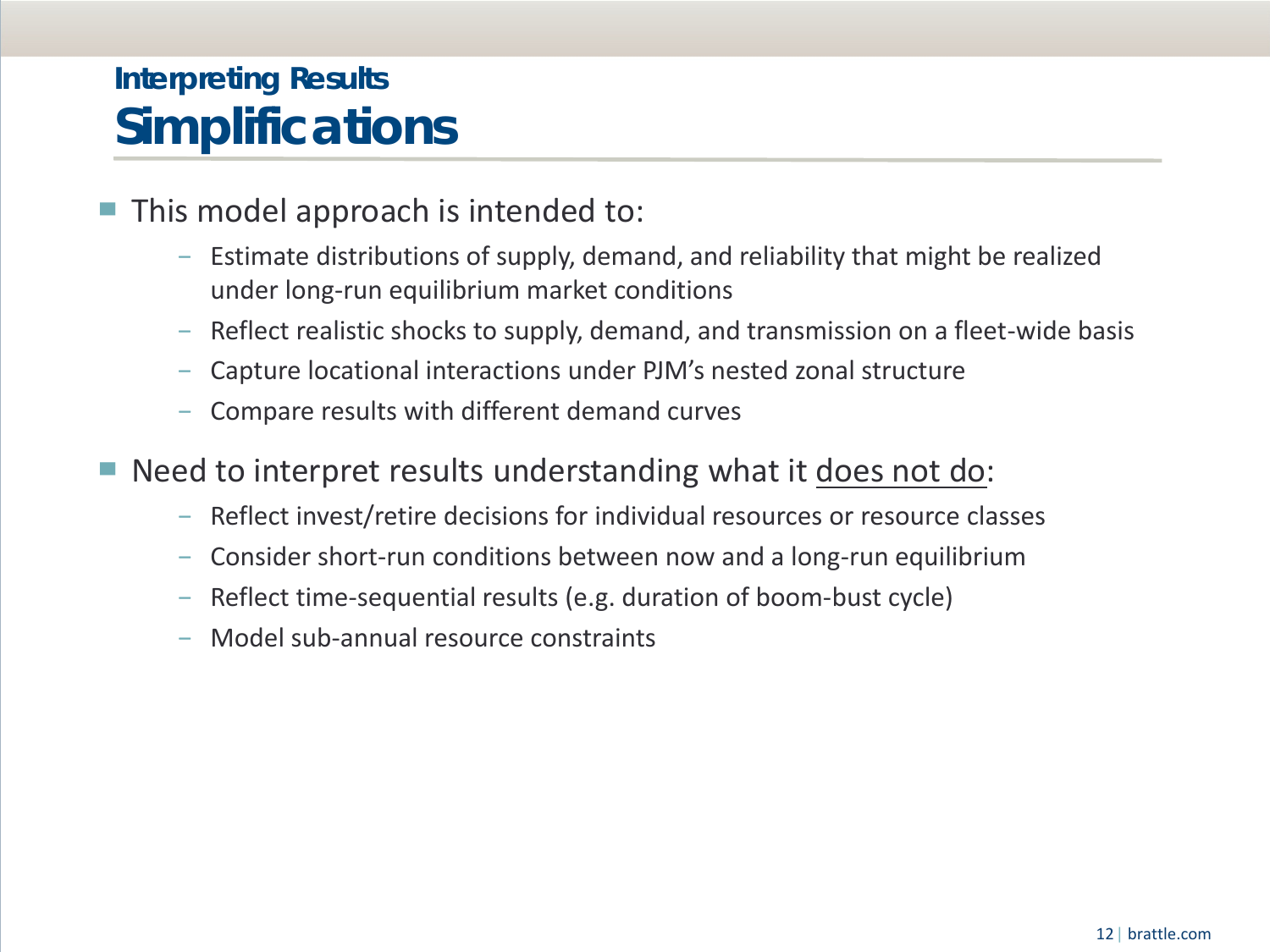## **Interpreting Results Comparison to Hobbs Model**

- Like Hobbs model developed in 2005 and used to evaluate the VRR curve in prior RPM reviews, the current model is a stylized depiction of supply and demand dynamics
- Biggest differences in revised approach are to: (a) model supply entry/exit based on actual supply curve shapes (not possible to know as of 2005); (b) reflect historical observation on size of shocks under actual RPM performance; and (c) capture locational dynamics

|                     | <b>Brattle</b>                                                                                                                                                                                                                                                      | <b>Hobbs</b>                                                                                                                                                                                                                                                                                                                                                               |
|---------------------|---------------------------------------------------------------------------------------------------------------------------------------------------------------------------------------------------------------------------------------------------------------------|----------------------------------------------------------------------------------------------------------------------------------------------------------------------------------------------------------------------------------------------------------------------------------------------------------------------------------------------------------------------------|
| <b>Supply</b>       | Supply curve shape based on history<br>$\bullet$<br>Long-run entry/exit so prices equal Net<br>$\bullet$<br>CONE on average (no excess profits under<br>any curve shape)<br>Unexpected shocks to supply (bigger<br>$\bullet$<br>supply uncertainties than in Hobbs) | Vertical supply curve (also scenarios where<br>$\bullet$<br>new supply offers at a fixed above-zero price)<br>Quantity of new supply offering depends on<br>recently-realized energy and capacity prices,<br>and a risk aversion parameter (excess profit<br>required for entry in volatile market)<br>Max entry in any one year is limited<br>No additional supply shocks |
| <b>Demand</b>       | Demand curve varies around a fixed<br>$\bullet$<br>average value with shocks (similar, but<br>slightly smaller demand uncertainties<br>than Hobbs)                                                                                                                  | 100 years of time-sequential load growth<br>Load growth uncertainty causes deviations<br>from the trend                                                                                                                                                                                                                                                                    |
| <b>Transmission</b> | Nested zonal LDA structure<br>$\bullet$                                                                                                                                                                                                                             | Not modeled                                                                                                                                                                                                                                                                                                                                                                |
| <b>Reliability</b>  | Estimated as result of individual draws                                                                                                                                                                                                                             | Not modeled                                                                                                                                                                                                                                                                                                                                                                |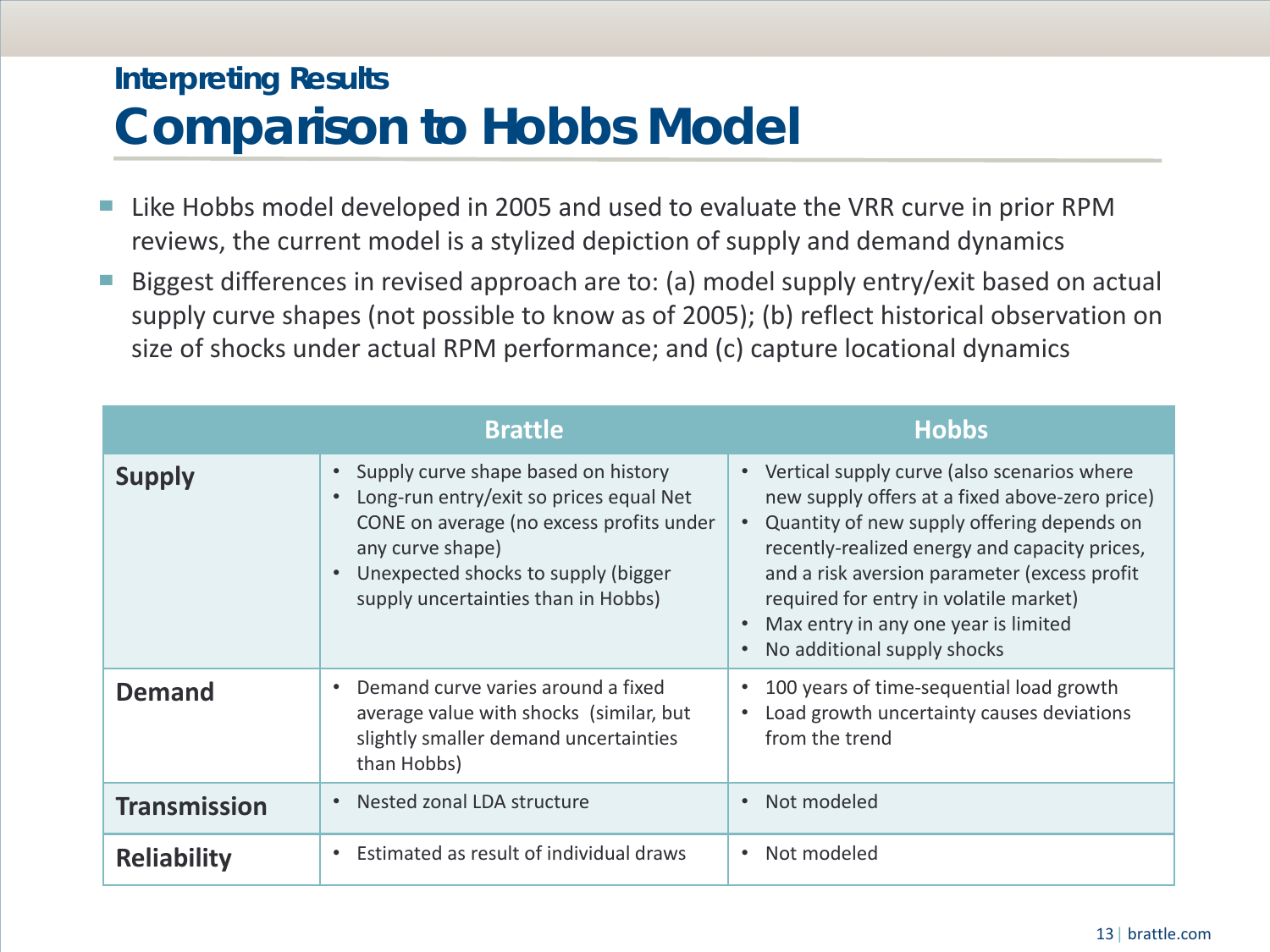## **Interpreting Results Base Results with Current VRR Curve**

- Simulate a distribution of price, quantity, and reliability outcomes with any one curve
- Current curve:
	- − Does not meet 1-in-10 on average (LOLE = 0.121)
	- − High proportion of events below 1-in-5 (20%)
	- − Moderate price volatility
- Translate into summary statistics for comparing across curves

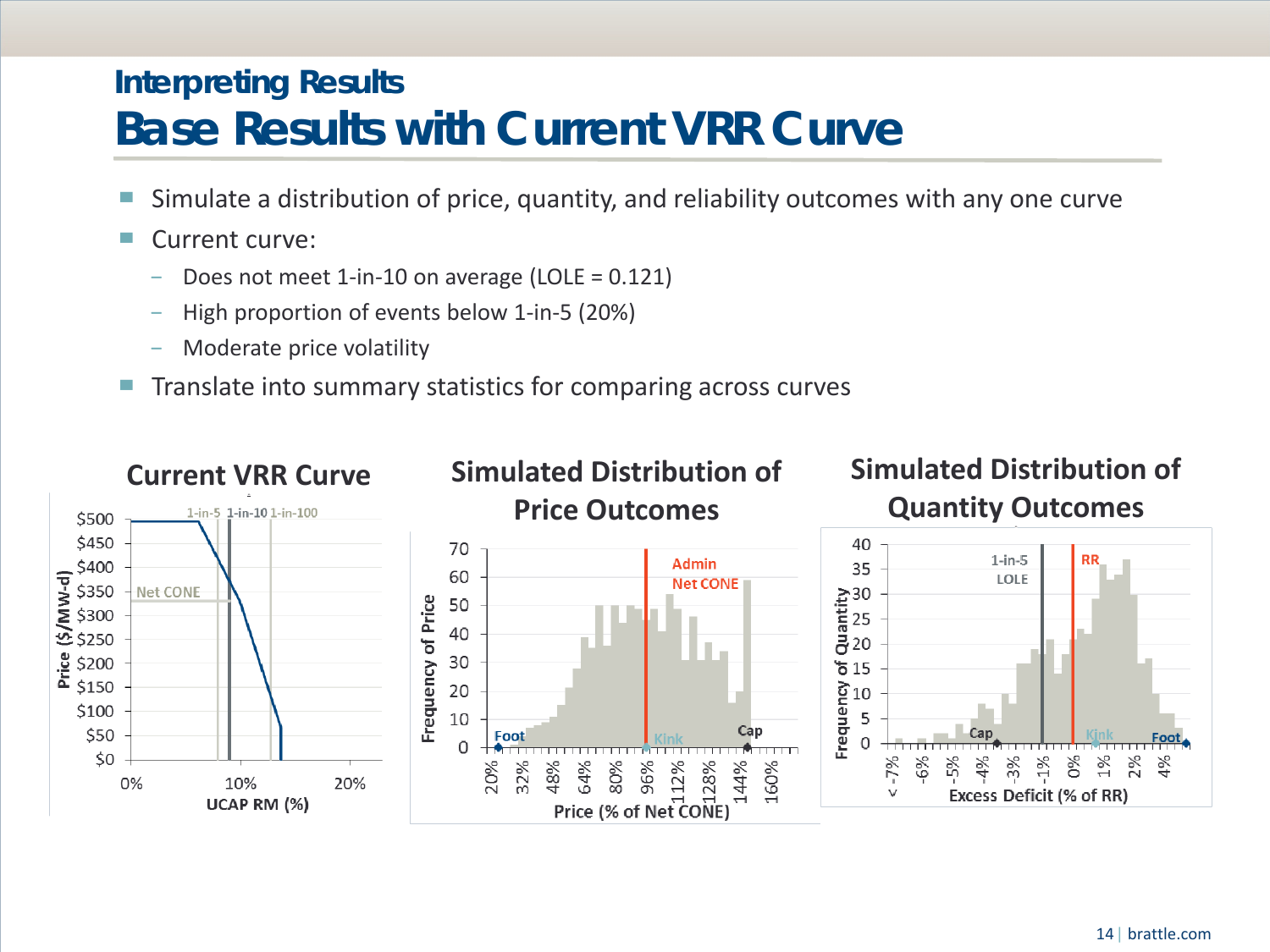## **C. System VRR Curve Review – Performance Concerns Sensitivity to Modeling Uncertainties**

- Illustrate varying shocks sizes to test the robustness of base modeling assumption results
- Decreasing/eliminating shocks improves reliability and reduced price volatility
- Increasing shocks causes worse reliability outcomes and more price volatility

|                               |         | <b>Price</b>                                            |        |             |                     | <b>Reliability</b> | <b>Procurement Costs</b>  |                           |          |                  |               |
|-------------------------------|---------|---------------------------------------------------------|--------|-------------|---------------------|--------------------|---------------------------|---------------------------|----------|------------------|---------------|
|                               | Average | Standard                                                | Freq.  | Average     | Average             | Reserve            | Freq.                     | Freq.                     | Average  | Average          | Average       |
|                               |         | Deviation                                               | at Cap | <b>LOLE</b> | Excess<br>(Deficit) | Margin<br>St. Dev. | <b>Below</b><br>Rel. Reg. | <b>Below</b><br>$1$ -in-5 |          | of Bottom<br>20% | of Top<br>20% |
|                               |         | $(\frac{5}{M}$ <i>W</i> -d) $(\frac{5}{M}$ <i>W-d</i> ) | (%)    | (Ev/Yr)     | $(IRM + X%)$        | (%ICAP)            | (%)                       | (%)                       | (Smil)   | $(5$ mil)        | $(5$ mil)     |
| <b>Current VRR Curve</b>      |         |                                                         |        |             |                     |                    |                           |                           |          |                  |               |
| <b>Current VRR Curve</b>      | \$331   | \$95                                                    | 6%     | 0.121       | 0.4%                | 2.0%               | 35%                       | 20%                       | \$20,167 | \$12,672         | \$28,094      |
| Zero Out Supply Shocks        | \$331   | \$50                                                    | 0%     | 0.074       | 0.8%                | 1.0%               | 22%                       | 4%                        | \$20,283 | \$16,364         | \$24,824      |
| <b>Zero Out Demand Shocks</b> | \$331   | \$91                                                    | 4%     | 0.115       | 0.5%                | 1.9%               | 35%                       | 19%                       | \$20,170 | \$12,831         | \$27,617      |
| Zero Out Net CONE Shocks      | \$331   | \$93                                                    | 5%     | 0.120       | 0.5%                | 2.0%               | 35%                       | 20%                       | \$20,170 | \$12,603         | \$27,749      |
| All Shocks 33% Higher         | \$331   | \$115                                                   | 12%    | 0.186       | 0.2%                | 2.7%               | 39%                       | 26%                       | \$20,087 | \$10,923         | \$29,638      |
| All Shocks 33% Lower          | \$331   | \$70                                                    | 1%     | 0.089       | 0.7%                | 1.4%               | 29%                       | 11%                       | \$20,227 | \$14,826         | \$26,227      |

## **Sensitivity of Simulation Results to Model Uncertainties**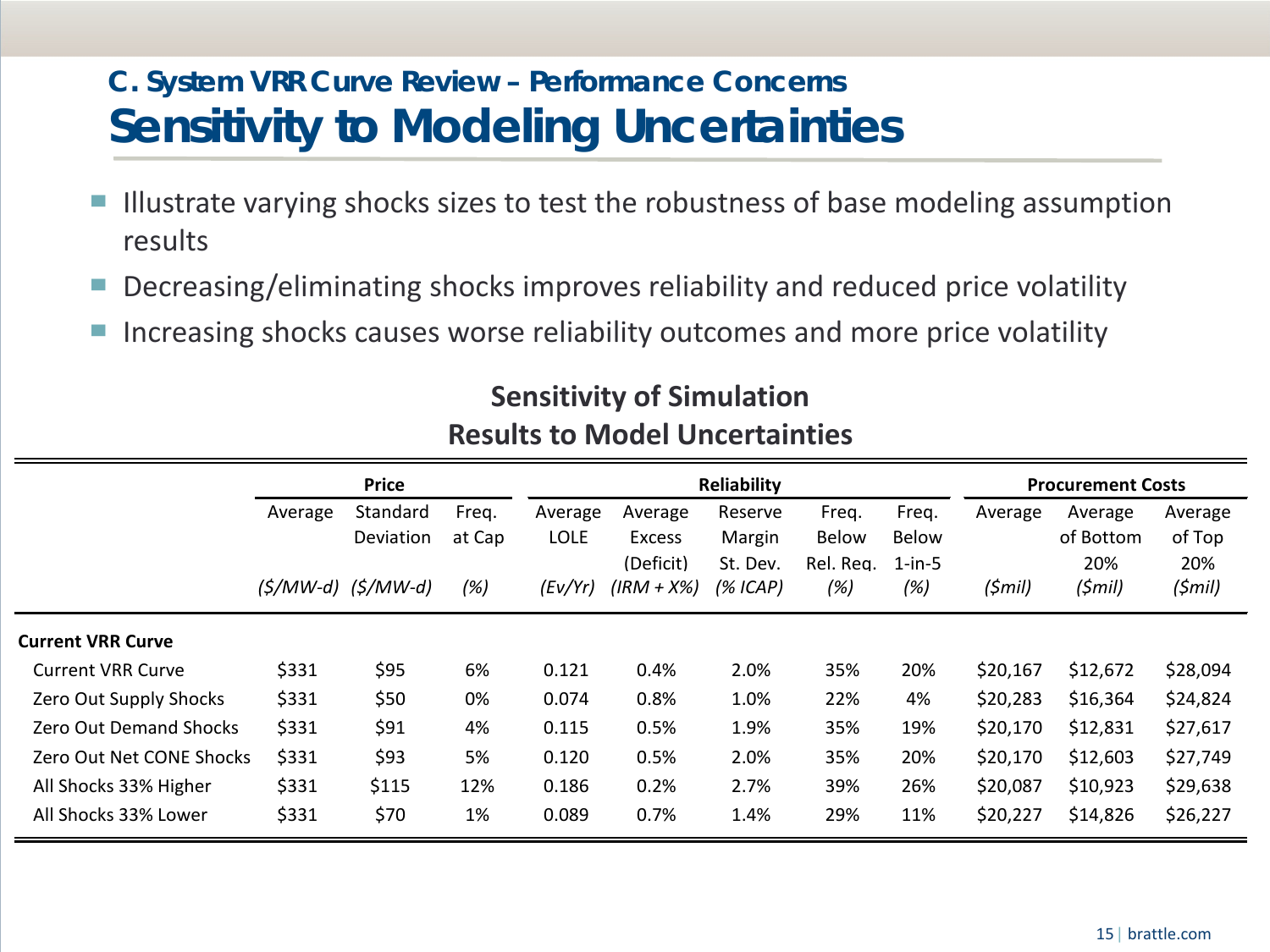## **Contents**

- Overview
- Model Mechanics
- **Interpreting Results**
- ▀ **Appendix**
	- − Locational Results
	- − Detail on Shocks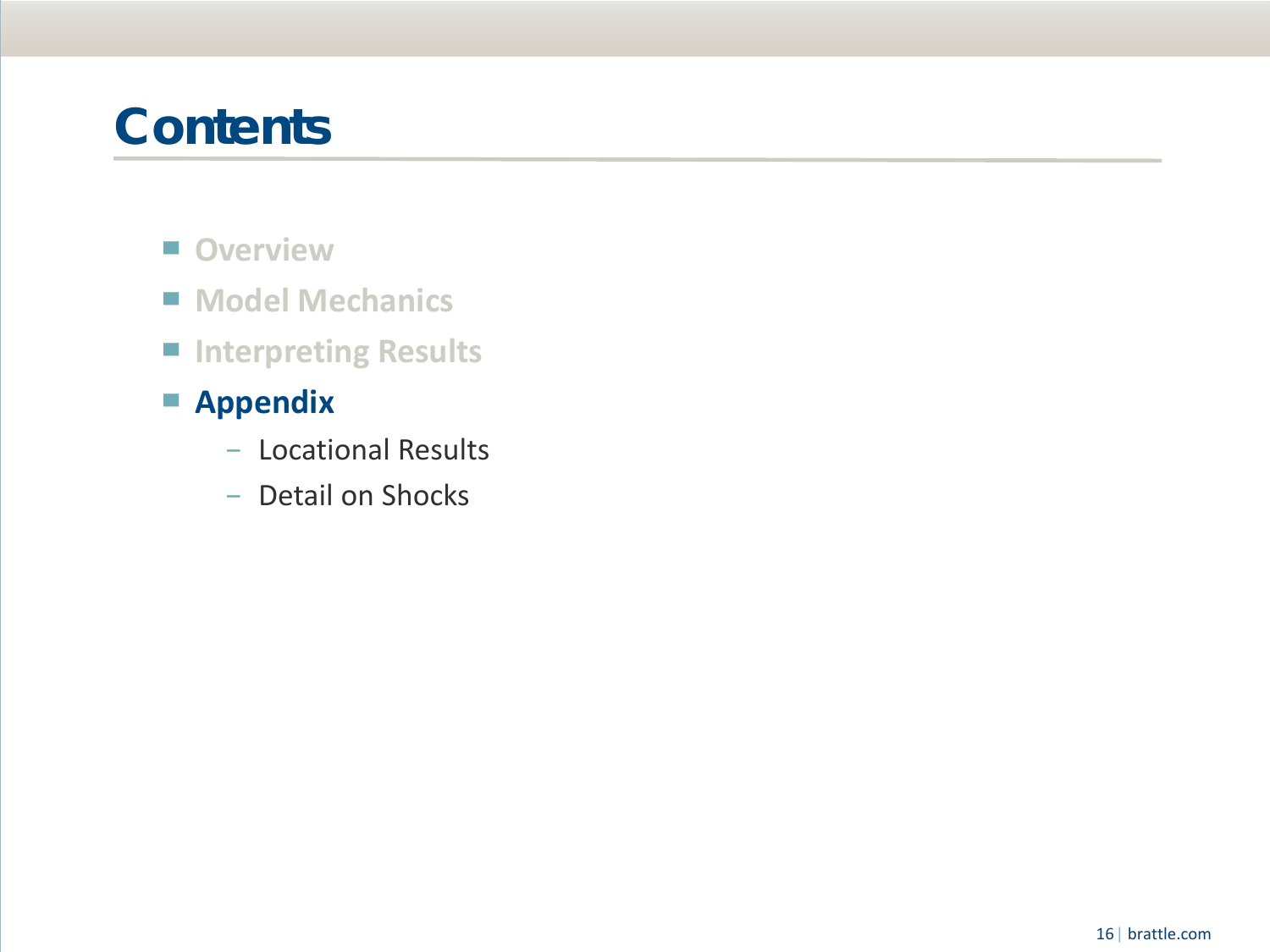## **Appendix Locational Sensitivity Analysis**

- **Price volatility increases and** reliability decreases with higher shocks; the reverse with lower shocks
- **For 33% lower shocks, current VRR** curve achieves reliability objectives in all LDAs
- **For 33% higher shocks, only two of** nine LDAs meet the reliability target
- **Assuming no CETL shocks largely** improves reliability in the most import-dependent zones but has minimal impacts in the larger and less import-dependent LDAs
- **These cases assume local Net** CONE is always 5% Higher than parent, with no systematic estimation error

|                          |                | Price                 |          |            |                |                |                   | Reliability |              |            |           |           |                | <b>Procurement Costs</b> |                |
|--------------------------|----------------|-----------------------|----------|------------|----------------|----------------|-------------------|-------------|--------------|------------|-----------|-----------|----------------|--------------------------|----------------|
|                          | Average        | St. Dev               | Freq.    | Freq.      | Conditional    | Conditional    | Average           | St. Dev.    | Average      | St. Dev.   | Freq.     | Freq.     | Average        | Average                  | Average        |
|                          |                |                       | at Cap   | of Price   | Average        | Average        | Excess            |             | Quantity     | as % of    | Below     | Below     |                | of Bottom                | of Top         |
|                          |                |                       |          | Separation | LOLE           | LOLE           | (Deficit)         |             | as % of      | Rel. Req.  | Rel. Req. | $1-in-15$ |                | 20%                      | 20%            |
|                          |                |                       |          |            |                | (Additive)     | Above             |             | Rel. Reg.    |            |           |           |                |                          |                |
|                          |                | $(S/MW-d)$ $(S/MW-d)$ | (% )     | (%)        | (Ev/Yr)        | (Ev/Yr)        | Rel. Req.<br>(MW) | (MW)        | (% )         | (% )       | (%)       | (%)       | (Smil)         | $(5$ mil)                | $(5$ mil)      |
|                          |                |                       |          |            |                |                |                   |             |              |            |           |           |                |                          |                |
| <b>Base Shocks</b>       |                |                       |          |            |                |                |                   |             |              |            |           |           |                |                          |                |
| MAAC                     | \$277          | \$89                  | 12%      | 33%        | 0.053          | 0.160          | 1389              | 2356        | 102%         | 3%         | 27%       | 17%       | \$7,218        | \$4,199                  | \$10,669       |
| <b>EMAAC</b>             | \$291          | \$98                  | 8%       | 25%        | 0.033          | 0.193          | 1349              | 1706        | 103%         | 4%         | 22%       | 15%       | \$4,058        | \$2,274                  | \$6,049        |
| SWMAAC                   | \$291          | \$96                  | 6%       | 17%        | 0.042          | 0.202          | 1215              | 1163        | 107%         | 7%         | 14%       | 8%        | \$1,689        | \$969                    | \$2,504        |
| ATSI                     | \$277          | \$87                  | 11%      | 18%        | 0.035          | 0.143          | 1,152             | 1,121       | 107%         | 7%         | 14%       | 11%       | \$1,476        | \$904                    | \$2,120        |
| PSEG                     | \$305          | \$105                 | 5%       | 15%        | 0.022          | 0.215          | 1036              | 886         | 108%         | 7%         | 13%       | 9%        | \$1,351        | \$730                    | \$2,003        |
| PEPCO                    | \$305          | \$104                 | 25%      | 14%        | 0.064          | 0.266          | 1099              | 923         | 112%         | 10%        | 11%       | 10%       | \$856          | \$471                    | \$1,292        |
| PS-N                     | \$321          | \$116                 | 31%      | 15%        | 0.023          | 0.238          | 503               | 442         | 108%         | 7%         | 12%       | 8%        | \$687          | \$361                    | \$1,047        |
| ATSI-C                   | \$291          | \$95                  | 10%      | 12%        | 0.059          | 0.202          | 906               | 694         | 115%         | 11%        | 9%        | 8%        | \$533          | \$316                    | \$796          |
| DPL-S                    | \$305          | \$105                 | 13%      | 15%        | 0.027          | 0.220          | 309               | 259         | 110%         | 8%         | 12%       | 7%        | \$308          | \$167                    | \$464          |
| Zero CETL Shocks         |                |                       |          |            |                |                |                   |             |              |            |           |           |                |                          |                |
| MAAC                     | \$277          | \$90                  | 9%       | 35%        | 0.051          | 0.160          | 1163              | 2202        | 102%         | 3%         | 29%       | 19%       | \$7,206        | \$4,065                  | \$10,917       |
| <b>EMAAC</b>             | \$291          | \$101                 | 11%      | 40%        | 0.044          | 0.204          | 650               | 1374        | 102%         | 3%         | 32%       | 20%       | \$4,061        | \$2,244                  | \$6,205        |
| SWMAAC                   | \$291          | \$99                  | 10%      | 36%        | 0.048          | 0.207          | 334               | 623         | 102%         | 4%         | 28%       | 17%       | \$1,706        | \$945                    | \$2,602        |
| ATSI                     | \$277          | \$92                  | 10%      | 29%        | 0.036          | 0.145          | 430               | 620         | 103%         | 4%         | 24%       | 17%       | \$1,490        | \$847                    | \$2,227        |
| PSEG                     | \$305          | \$107                 | 7%       | 31%        | 0.034          | 0.238          | 226               | 388         | 102%         | 3%         | 27%       | 14%       | \$1,361        | \$734                    | \$2,077        |
| PEPCO                    | \$305          | \$105                 | 8%       | 28%        | 0.035          | 0.243          | 270               | 378         | 103%         | 4%         | 24%       | 15%       | \$881          | \$469                    | \$1,371        |
| PS-N                     | \$320          | \$115                 | 9%       | 31%        | 0.036          | 0.274          | 144               | 255         | 102%         | 4%         | 29%       | 13%       | \$698          | \$357                    | \$1,080        |
| ATSI-C                   | \$291          | \$99                  | 6%       | 25%        | 0.030          | 0.175          | 171               | 217         | 103%         | 4%         | 22%       | 15%       | \$552          | \$298                    | \$875          |
| DPL-S                    | \$306          | \$107                 | 7%       | 27%        | 0.032          | 0.236          | 87                | 119         | 103%         | 4%         | 21%       | 12%       | \$313          | \$165                    | \$486          |
| 33% Higher Shocks        |                |                       |          |            |                |                |                   |             |              |            |           |           |                |                          |                |
| MAAC                     | \$277          | \$106                 | 13%      | 32%        | 0.115          | 0.267          | 1612              | 3139        | 102%         | 4%         | 29%       | 21%       | \$7,207        | \$3,620                  | \$11,179       |
| <b>EMAAC</b>             | \$291          | \$115                 | 11%      | 24%        | 0.047          | 0.314          | 1743              | 2269        | 104%         | 6%         | 22%       | 17%       | \$4,048        | \$1,971                  | \$6,364        |
| SWMAAC                   | \$291          | \$113                 | 7%       | 16%        | 0.082          | 0.349          | 1648              | 1539        | 110%         | 9%         | 13%       | 10%       | \$1,686        | \$842                    | \$2,623        |
| ATSI                     | \$277          | \$103                 | 9%       | 17%        | 0.068          | 0.220          | 1,524             | 1,491       | 109%         | 9%         | 15%       | 12%       | \$1,473        | \$791                    | \$2,234        |
| PSEG                     | \$306          | \$122                 | 7%       | 14%        | 0.032          | 0.346          | 1402              | 1178        | 111%         | 9%         | 13%       | 10%       | \$1,347        | \$628                    | \$2,099        |
| PEPCO                    | \$305          | \$120                 | 8%       | 13%        | 0.162          | 0.511          | 1509              | 1223        | 117%         | 14%        | 11%       | 9%        | \$851          | \$405                    | \$1,344        |
| PS-N                     | \$320          | \$133                 | 7%       | 13%        | 0.029          | 0.376          | 686               | 584         | 111%         | 9%         | 11%       | 8%        | \$683          | \$304                    | \$1,086        |
|                          |                |                       |          |            |                |                |                   |             |              |            |           |           |                |                          |                |
| ATSI-C<br>DPL-S          | \$291<br>\$305 | \$110<br>\$122        | 6%<br>6% | 11%<br>14% | 0.172<br>0.049 | 0.392<br>0.364 | 1233<br>413       | 925<br>343  | 120%<br>113% | 15%<br>11% | 9%<br>11% | 8%<br>8%  | \$531<br>\$307 | \$275<br>\$142           | \$826<br>\$483 |
|                          |                |                       |          |            |                |                |                   |             |              |            |           |           |                |                          |                |
| 33% Lower Shocks<br>MAAC | \$277          | \$67                  | 3%       | 39%        | 0.033          | 0.116          | 1100              | 1600        | 102%         | 2%         | 25%       | 11%       | \$7,267        | \$4,922                  | \$10,018       |
| <b>EMAAC</b>             | \$291          | \$77                  | 4%       | 27%        | 0.027          | 0.143          | 952               | 1158        | 102%         | 3%         | 21%       | 11%       | \$4,091        | \$2,681                  |                |
|                          |                |                       |          |            |                |                |                   |             |              |            |           |           |                |                          | \$5,682        |
| SWMAAC                   | \$291          | \$75                  | 4%       | 20%        | 0.025          | 0.140          | 793               | 784         | 105%         | 5%         | 15%       | 7%        | \$1,704        | \$1,137                  | \$2,360        |
| ATSI                     | \$277          | \$67                  | 4%       | 20%        | 0.023          | 0.107          | 782               | 756         | 105%         | 5%         | 15%       | 9%        | \$1,483        | \$1,039                  | \$1,988        |
| PSEG                     | \$306          | \$83                  | 3%       | 16%        | 0.018          | 0.161          | 686               | 596         | 105%         | 5%         | 14%       | 7%        | \$1,363        | \$868                    | \$1,891        |
| PEPCO                    | \$306          | \$84                  | 6%       | 16%        | 0.028          | 0.169          | 722               | 624         | 108%         | 7%         | 12%       | 9%        | \$866          | \$556                    | \$1,225        |
| PS-N                     | \$321          | \$92                  | 4%       | 18%        | 0.020          | 0.181          | 329               | 302         | 105%         | 5%         | 13%       | 6%        | \$694          | \$425                    | \$985          |
| ATSI-C                   | \$291          | \$76                  | 5%       | 14%        | 0.026          | 0.133          | 585               | 466         | 110%         | 8%         | 11%       | 8%        | \$539          | \$360                    | \$755          |
| DPL-S                    | \$306          | \$84                  | 4%       | 17%        | 0.019          | 0.161          | 205               | 175         | 107%         | 6%         | 12%       | 7%        | \$311          | \$197                    | \$438          |

Notes: All cases assume LDA Net CONEs are 5% higher than each successive parent area; no systematic Net CONE estimation error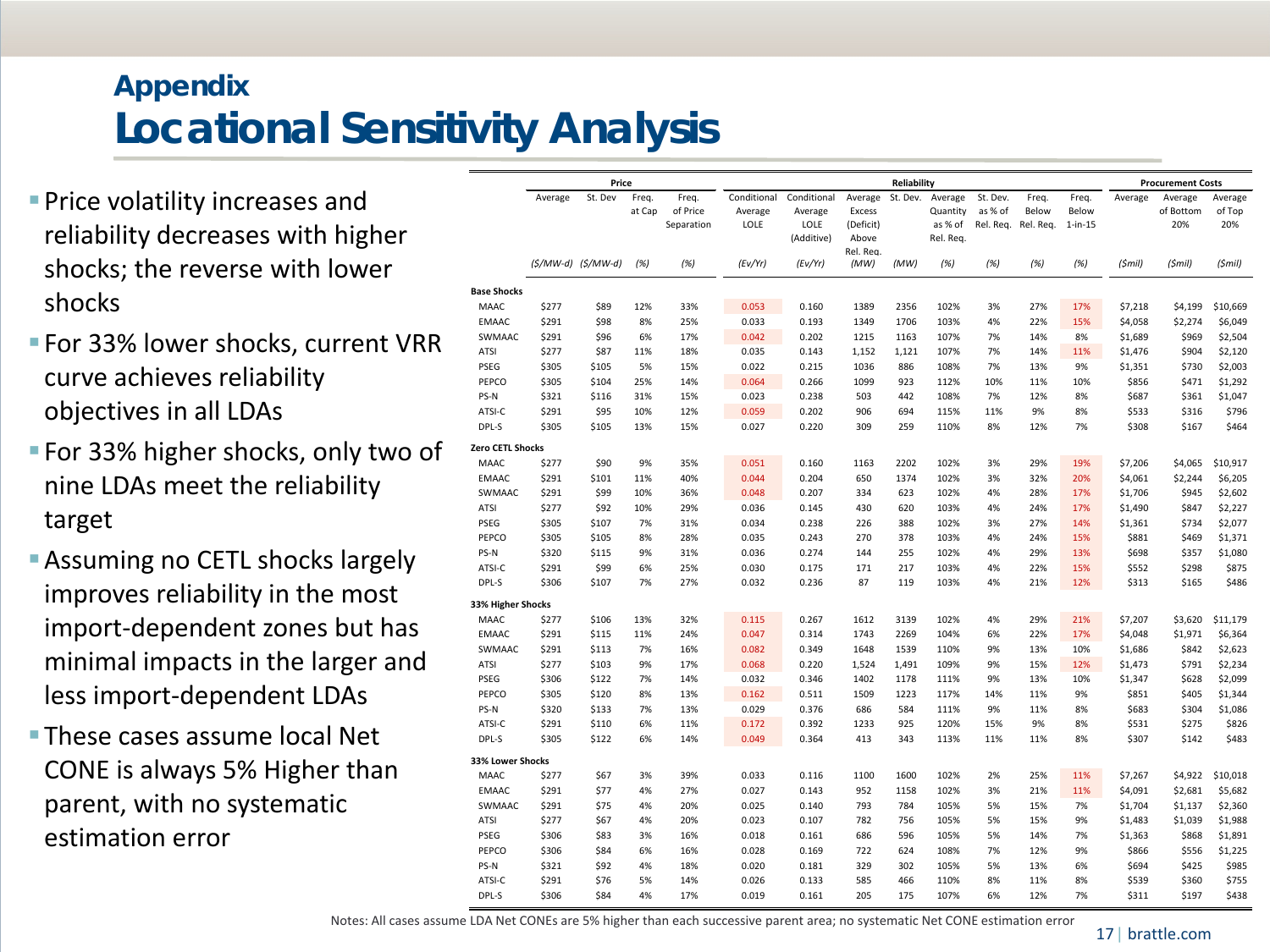## **Appendix: Detail on Shocks Supply Shocks**

■ Supply shocks based on range of actual total supply offers observed in historical BRAs

■ Shocks used in simulation model are based on formula using historic deviations in supply offer from time trend, and LDA size

|                                       |     |        |        |                                                                 |        | <b>Total Supply Offered by Delivery Year</b> |        |        |        | <b>Standard Deviation of Historical "Shocks"</b> |                |                 |       |                         |       |            |
|---------------------------------------|-----|--------|--------|-----------------------------------------------------------------|--------|----------------------------------------------|--------|--------|--------|--------------------------------------------------|----------------|-----------------|-------|-------------------------|-------|------------|
|                                       |     | 2009   | 2010   | 2011                                                            | 2012   | 2013                                         | 2014   | 2015   | 2016   | Total                                            | Annual         | Diff.           | Total | Annual                  | Diff. | Simulation |
|                                       |     |        |        |                                                                 |        |                                              |        |        |        | Offers                                           | Change         |                 |       | from Offers Change from |       | Shock St.  |
|                                       |     |        |        |                                                                 |        |                                              |        |        |        |                                                  | in Offer Trend |                 |       | in Offer Trend          |       | Dev        |
|                                       |     | (MW)   | (MW)   | (MW)                                                            | (MW)   | (MW)                                         | (MW)   | (MW)   | (MW)   | (MW)                                             | (MW)           | (MW)            | (%)   | (%)                     | (%)   | (MW)       |
|                                       |     |        |        |                                                                 |        |                                              |        |        |        | $[1]$                                            | $[2]$          | $[3]$           | [4]   | $[5]$                   | $[6]$ | $[7]$      |
| <b>RTO Including Subzones</b>         |     |        |        |                                                                 |        |                                              |        |        |        |                                                  |                |                 |       |                         |       |            |
| Total Offered (No Adjustments)        |     |        |        | 133,551 133,093 137,720 145,373 160,898 160,486 178,588 184,380 |        |                                              |        |        |        | 20,040                                           |                | 7,229 4,816 13% |       | 5%                      | 3%    | 4,129      |
| Adjust for Expansions Only            | [A] |        |        | 133,551 133,093 137,057 144,333 146,479 146,646 163,802 165,729 |        |                                              |        |        |        | 12,594                                           |                | 6,105 3,983     | 9%    | 4%                      | 3%    |            |
| Adjust for FRR Only                   | [B] |        |        | 133,551 133,093 137,720 145,373 160,898 160,486 163,231 169,023 |        |                                              |        |        |        | 14,604                                           |                | 5,518 3,878     | 10%   | 4%                      | 3%    |            |
| Adjust for Expansions and FRR         | [C] |        |        | 133,551 133,093 137,057 144,333 146,479 146,646 158,769 160,696 |        |                                              |        |        |        | 10,537                                           |                | 4,452 2,697     | 7%    | 3%                      | 2%    |            |
| <b>Parent LDAs Including Sub-LDAs</b> |     |        |        |                                                                 |        |                                              |        |        |        |                                                  |                |                 |       |                         |       |            |
| <b>MAAC</b>                           |     | 63.443 | 63,919 | 65,582                                                          | 68,283 | 68,338                                       | 70,885 | 74,261 | 71,608 | 3,842                                            |                | 2,069 1,229     | 6%    | 3%                      | 2%    | 2,818      |
| <b>EMAAC</b>                          |     | 31,684 | 31,218 | 32,034                                                          | 32,983 | 33,007                                       | 34,520 | 37,226 | 34,140 | 1,939                                            |                | 1,829 1,102     | 6%    | 5%                      | 3%    | 1,620      |
| <b>SWMAAC</b>                         |     | 10,312 | 10,928 | 11,651                                                          | 12,396 | 11,768                                       | 12,458 | 12,722 | 12,386 | 843                                              | 562            | 409             | 7%    | 5%                      | 3%    | 655        |
| <b>ATSI</b>                           |     | n/a    | n/a    | n/a                                                             | n/a    | 13,335                                       | 12,679 | 11,777 | 12,791 | 646                                              | 1,043          | 557             | 5%    | 8%                      | 4%    | 676        |
| <b>PSEG</b>                           |     | 6,957  | 7,220  | 7,403                                                           | 7,431  | 8,033                                        | 8,184  | 8,964  | 6,784  | 725                                              | 987            | 657             | 10%   | 13%                     | 9%    | 369        |
| <b>Average LDA Shock</b>              |     |        |        |                                                                 |        |                                              |        |        |        | 1,599                                            | 1,298          | 791             | 7%    | 7%                      | 4%    |            |
| <b>Smallest LDAs</b>                  |     |        |        |                                                                 |        |                                              |        |        |        |                                                  |                |                 |       |                         |       |            |
| PEPCO                                 |     | 5,064  | 5,498  | 5,670                                                           | 5,382  | 5,289                                        | 5,875  | 6,235  | 6,126  | 412                                              | 325            | 234             | 7%    | 6%                      | 4%    | 334        |
| PS-North                              |     | 3,767  | 3.871  | 4,010                                                           | 3,420  | 4,173                                        | 4,170  | 4,931  | 4.182  | 436                                              | 586            | 338             | 11%   | 14%                     | 8%    | 231        |
| ATSI-Cleveland                        |     | n/a    | n/a    | n/a                                                             | n/a    | 2,232                                        | 2,341  | 1,657  | 2,874  | 499                                              | 956            | 473             | 22%   | 42%                     | 21%   | 160        |
| DPL-South                             |     | 1,587  | 1,546  | 1,486                                                           | 1,499  | 1,612                                        | 1,600  | 1,768  | 1,764  | 108                                              | 84             | 70              | 7%    | 5%                      | 4%    | 98         |
| <b>Average LDA Shock</b>              |     |        |        |                                                                 |        |                                              |        |        |        | 364                                              | 488            | 279             | 12%   | 17%                     | 9%    |            |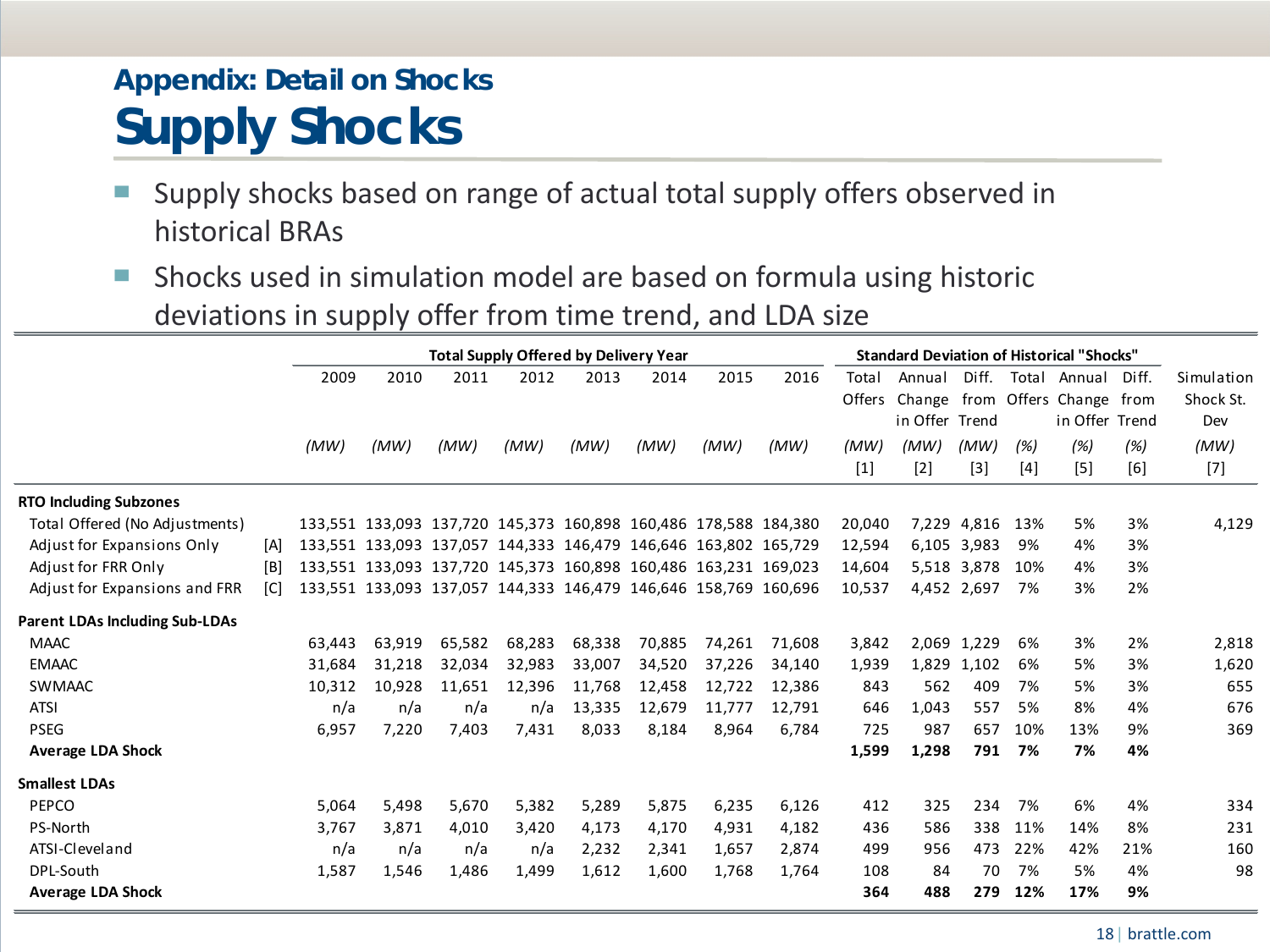## **Appendix: Detail on Shocks RTO Load Forecast Error (LFE) Shock**

- Calculate historical "shocks" to RTO load forecast as delta between four- and three-year ahead forecast for the same delivery year, since that's the change market participants see just before each auction
- Observe 0.8% standard deviation for RTO
- LDA-level load forecast shocks consider correlations with RTO and parent LDAs:
	- Generate shocks for smallest LDAs as RTO shock plus another independent shock that depends on LDA size
	- Bigger LDAs aggregate small LDA shocks and an appropriately sized "rest of" LDA shock

| Location      |           | <b>Base Assumptions 2016/17</b> | <b>Simulated Shock Standard Deviation</b> |            |       | Historical    |
|---------------|-----------|---------------------------------|-------------------------------------------|------------|-------|---------------|
|               | Peak Load | <b>Total Shocks</b>             | RTO-Correlated                            | Shock on   | Total | Load Forecast |
|               |           |                                 | Shock                                     | Top of RTO | Shock | <b>Shocks</b> |
|               | (MW)      | (MW)                            | (%)                                       | (%)        | (%)   | (%)           |
| <b>RTO</b>    | 152,383   | 1,237                           | 0.8%                                      | 0.0%       | 0.8%  | 0.8%          |
| <b>MAAC</b>   | 61,080    | 604                             | 0.8%                                      | 0.6%       | 1.0%  | 1.0%          |
| <b>EMAAC</b>  | 33,299    | 373                             | 0.8%                                      | 0.8%       | 1.1%  | 1.3%          |
| <b>SWMAAC</b> | 14,088    | 187                             | 0.8%                                      | 1.1%       | 1.3%  | 1.2%          |
| <b>ATSI</b>   | 13,295    | 183                             | 0.8%                                      | 1.1%       | 1.4%  | 1.3%          |
| <b>PSEG</b>   | 10,600    | 158                             | 0.8%                                      | 1.3%       | 1.5%  | 1.3%          |
| PEPCO         | 6,800     | 114                             | 0.8%                                      | 1.5%       | 1.7%  | 1.0%          |
| PS-N          | 5,141     | 87                              | 0.8%                                      | 1.5%       | 1.7%  | n/a           |
| ATSI-C        | 4,562     | 77                              | 0.8%                                      | 1.5%       | 1.7%  | n/a           |
| DPL-S         | 2.439     | 46                              | 0.8%                                      | 1.7%       | 1.9%  | n/a           |





#### 19| brattle.com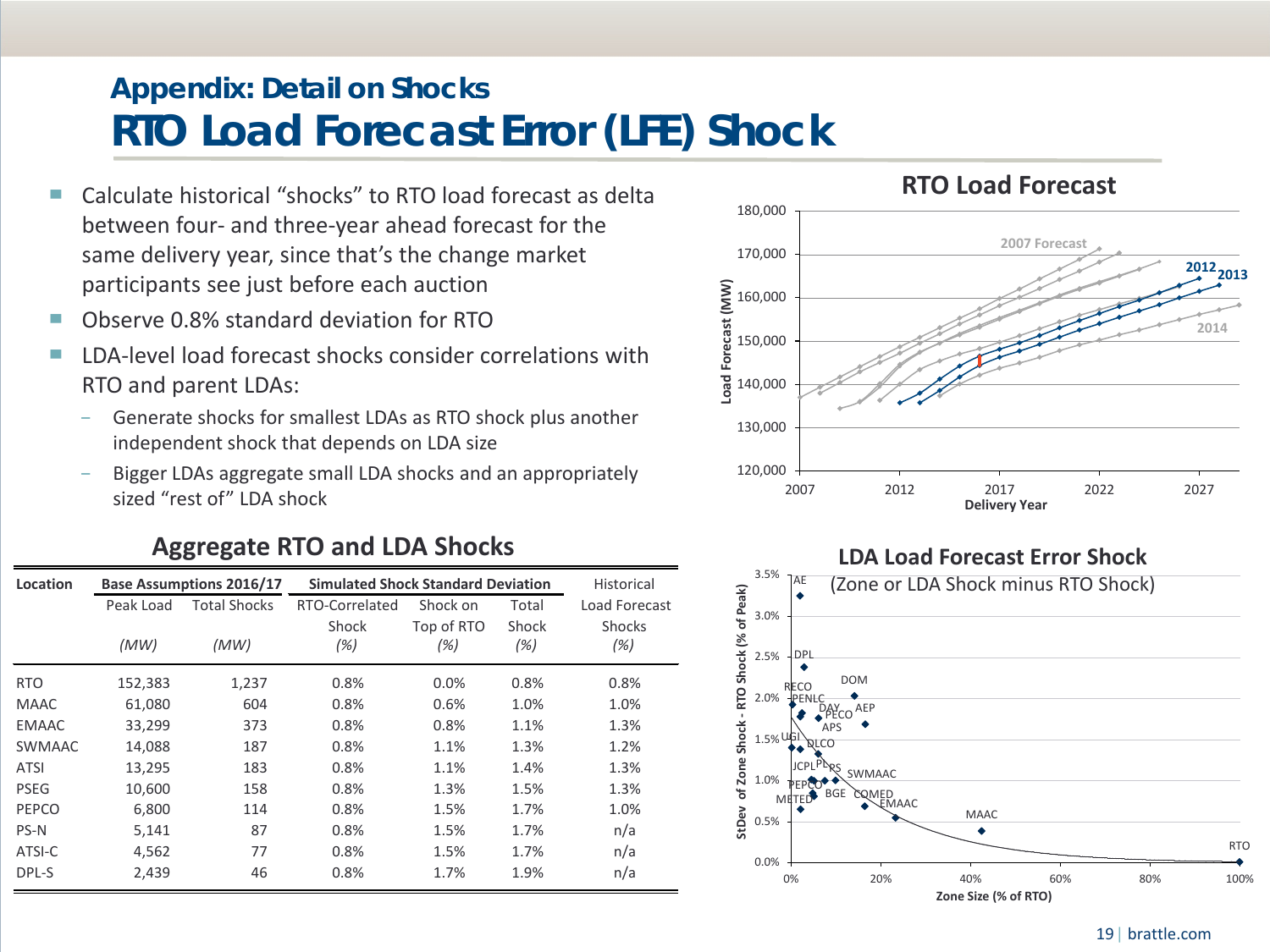## **Appendix: Detail on Shocks Shocks to Reliability Requirements**

- Total Reliability Requirement shock is load forecast shock plus an independent shock to the Reliability Requirement itself (expressed as a % of Peak load)
- **RTO:** the RR% has a standard deviation of 0.4%, calculated based on variation among historical reliability requirements (this is in addition to the 0.8% load forecast error)
- LDAs: standard deviation of Reliability Requirements increases for LDAs where it is a greater % of peak load



#### **Shocks to Reliability Requirements**

| Location                  |                   | 2016/17<br>Reliability     | Reliability  | Load             | <b>Simulation Shock Standard Deviations</b><br><b>Total Load</b> | <b>Historical Reliability</b><br><b>Requirement StDev</b> |
|---------------------------|-------------------|----------------------------|--------------|------------------|------------------------------------------------------------------|-----------------------------------------------------------|
|                           | (MW)              | Requirement<br>(% of Peak) |              | Forecast<br>(MW) | Forecast + RR<br>(MW)                                            | (% of Peak)                                               |
|                           |                   |                            | (% of Peak)  |                  |                                                                  |                                                           |
| <b>RTO</b><br><b>MAAC</b> | 166,128<br>72,299 | 109%<br>118%               | 0.4%<br>0.4% | 1,237<br>604     | 1.499<br>794                                                     | 0.4%<br>0.5%                                              |
| EMAAC                     | 39,694            | 119%                       | 0.5%         | 373              | 492                                                              | 0.4%                                                      |
| <b>SWMAAC</b>             | 17,316            | 123%                       | 0.7%         | 187              | 279                                                              | 1.1%                                                      |
| <b>ATSI</b>               | 16,255            | 122%                       | 0.8%         | 183              | 259                                                              | 0.2%                                                      |
| PS                        | 12,870            | 121%                       | 0.7%         | 158              | 215                                                              | 0.6%                                                      |
| PEPCO                     | 9.012             | 133%                       | 1.6%         | 114              | 220                                                              | 1.6%                                                      |
| <b>PS NORTH</b>           | 6.440             | 125%                       | 1.1%         | 87               | 131                                                              | 1.1%                                                      |
| ATSI-Cleveland            | 6,164             | 135%                       | 2.2%         | 77               | 164                                                              | 2.1%                                                      |
| <b>DPL SOUTH</b>          | 3,160             | 130%                       | 1.4%         | 46               | 76                                                               | 1.7%                                                      |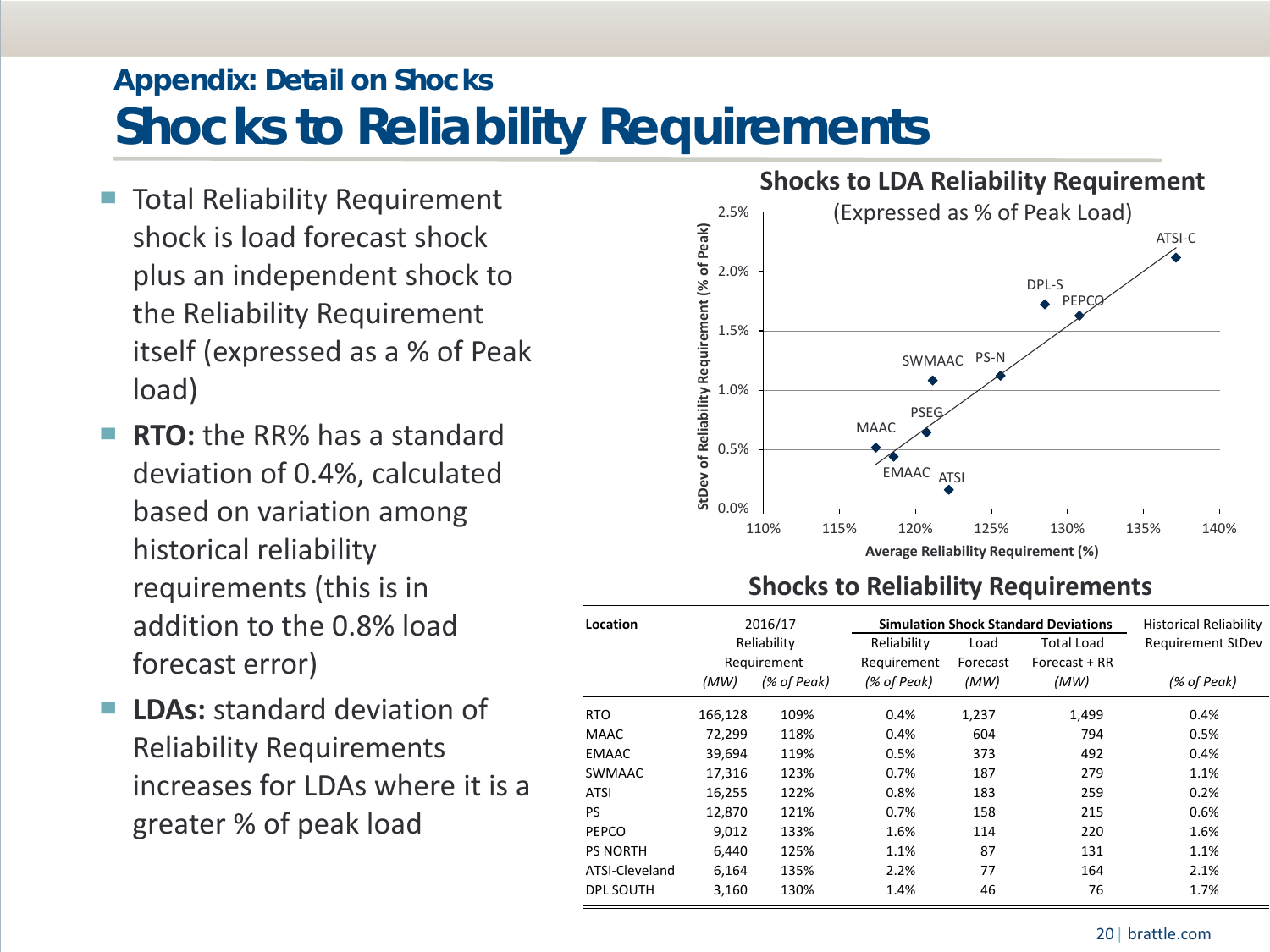## **Appendix: Detail on Shocks CETL Shocks**

- We implement CETL shocks using a normal distribution with a standard deviation of 12.2% around the 2016/17 parameter value
- We find that shocks are proportional to absolute CETL size (but relatively constant as a % of CETL)

#### **Historical and Simulation CETL Shocks**

| <b>LDA</b>      |         | <b>Historical CETL Values</b> |                  |               |               | <b>Simulation CETL Values</b> |                  |
|-----------------|---------|-------------------------------|------------------|---------------|---------------|-------------------------------|------------------|
|                 | Average | Standard                      | Standard         | Count         | 2016/17       | Standard                      | Standard         |
|                 | (MW)    | Deviation<br>(MW)             | Deviation<br>(%) |               | Value<br>(MW) | Deviation<br>(MW)             | Deviation<br>(%) |
| <b>EMAAC</b>    | 8,286   | 1,091                         | 13%              | 10            | 8.916         | 1,090                         | 12%              |
| <b>SWMAAC</b>   | 7,140   | 1,095                         | 15%              | 10            | 8,786         | 1,074                         | 12%              |
| ATSI            | 7,256   | 1,619                         | 22%              | 3             | 7,881         | 963                           | 12%              |
| PEPCO           | 5,733   | 964                           | 17%              | 5             | 6,846         | 837                           | 12%              |
| <b>PSEG</b>     | 6,241   | 387                           | 6%               | 6             | 6,581         | 804                           | 12%              |
| MAAC            | 6,155   | 886                           | 14%              | 7             | 6,495         | 794                           | 12%              |
| ATSI-C          | 5,093   | 216                           | 4%               | $\mathcal{P}$ | 5,245         | 641                           | 12%              |
| <b>PS-North</b> | 2,733   | 191                           | 10%              | 8             | 2,936         | 359                           | 12%              |
| DPL-South       | 1,836   | 228                           | 8%               | 6             | 1,901         | 232                           | 12%              |



#### **Historical CETL as Delta from Average**

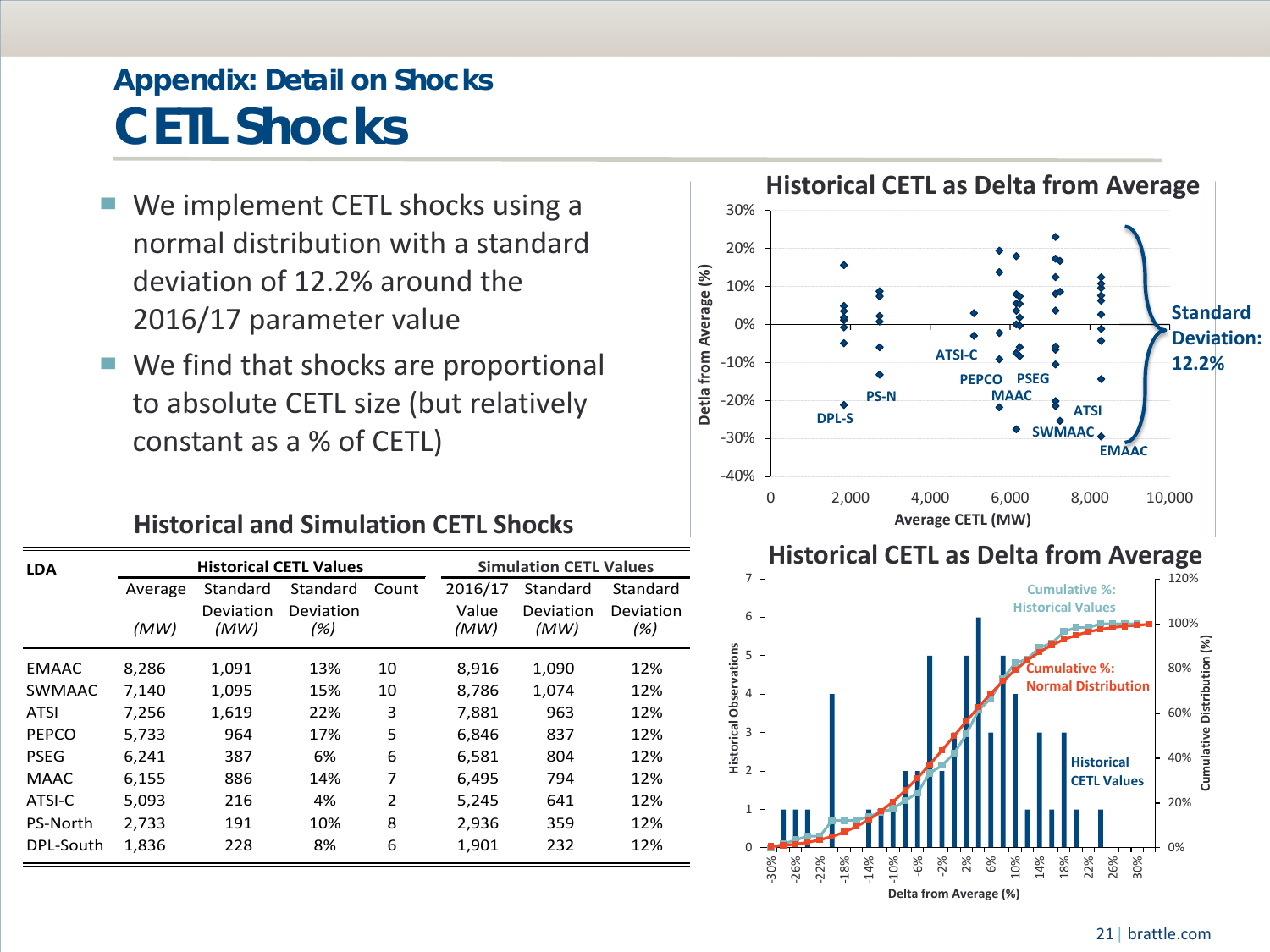## **Appendix: Detail on Shocks Net CONE Shocks**

- Net CONE shocks are developed as the sum of shocks to gross CONE and a 3-year average E&AS shock, but assuming no systematic bias
- Gross CONE shocks of 5.4% based on deviations in Handy-Whitman Index away from long-term trend
- **F&AS Shocks:** 
	- − One-year historical E&AS estimated with standard deviation of 38% around expected value, based on deviation of administrative estimates in each year from a fitted trend over 2003-13
	- − Administrative E&AS shock of 22%, based on rolling 3-year average E&AS
- Results in standard deviation of 8% in administrative Net CONE for RTO (deviations from true Net CONE)

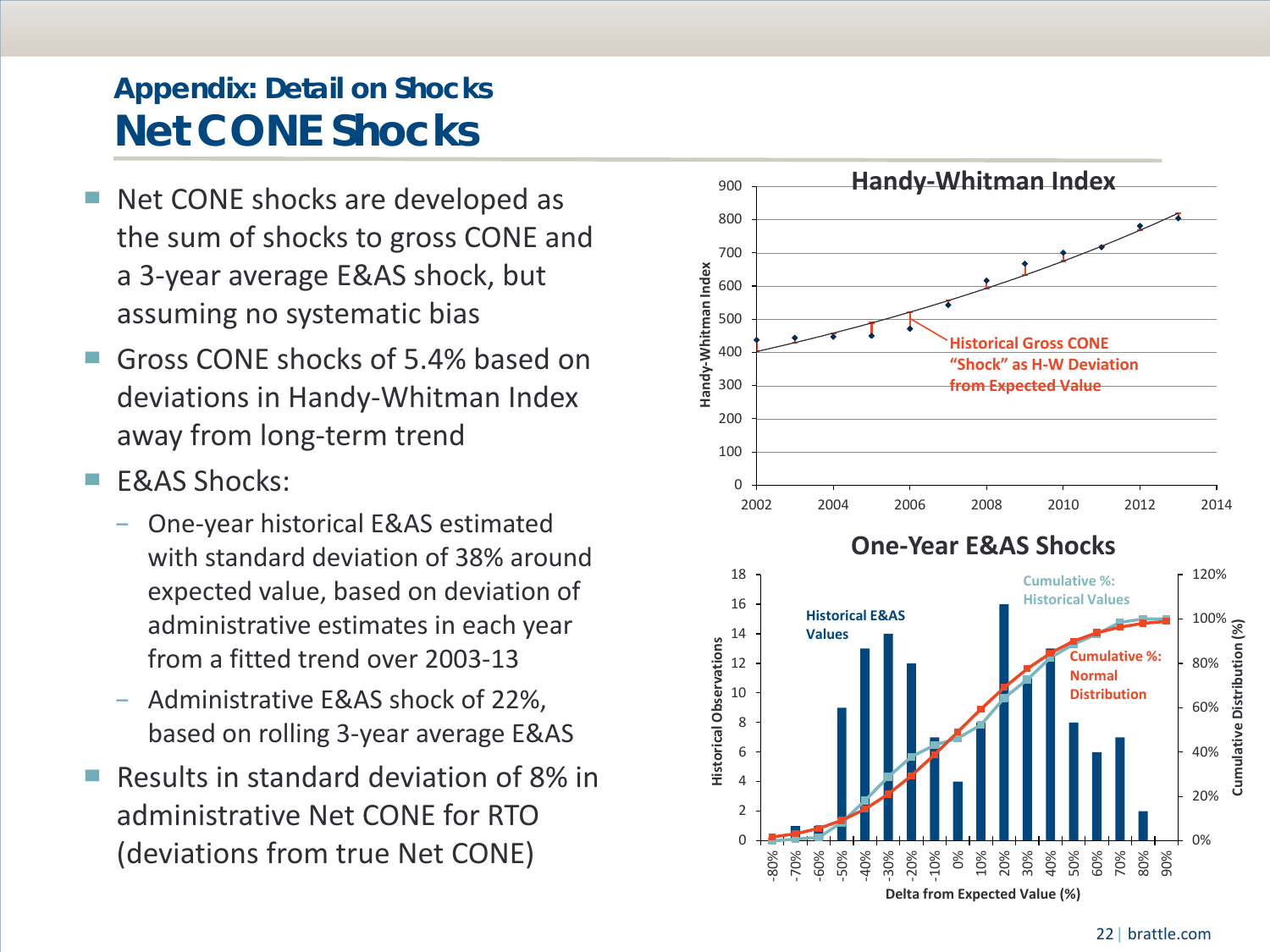## **Appendix: Detail on Shocks Net CONE Shocks**

| <b>LDA</b>    |                                 |                   | <b>Base Assumptions from 2016/2017</b> |                               |                   |             | <b>Standard Deviation of Shock Components</b> |                    | Historical             |
|---------------|---------------------------------|-------------------|----------------------------------------|-------------------------------|-------------------|-------------|-----------------------------------------------|--------------------|------------------------|
|               | Expected                        | Expected          | Expected                               | Shocks to                     | <b>Gross CONE</b> | One-Year    | Three-Year                                    | <b>Net</b>         | Shocks to              |
|               | <b>Gross CONE</b><br>$(S/MW-d)$ | E&AS<br>(\$/MW-d) | <b>Net CONE</b><br>$(S/MW-d)$          | <b>Net CONE</b><br>$(S/MW-d)$ | (%)               | E&AS<br>(%) | E&AS<br>(%)                                   | <b>CONE</b><br>(%) | <b>Net CONE</b><br>(%) |
| <b>RTO</b>    | \$405                           | \$74              | \$331                                  | \$26                          | 5.4%              | 38.4%       | 22.1%                                         | 8.0%               | 5.5%                   |
| <b>ATSI</b>   | \$405                           | \$43              | \$363                                  | \$23                          | 5.4%              | 38.4%       | 22.1%                                         | 6.4%               | 1.1%                   |
| ATSI-C        | \$405                           | \$43              | \$363                                  | \$23                          | 5.4%              | 38.4%       | 22.1%                                         | 6.4%               | 1.1%                   |
| <b>MAAC</b>   | \$413                           | \$136             | \$277                                  | \$36                          | 5.4%              | 38.4%       | 22.1%                                         | 13.1%              | 18.8%                  |
| <b>EMAAC</b>  | \$443                           | \$113             | \$330                                  | \$33                          | 5.4%              | 38.4%       | 22.1%                                         | 10.1%              | 9.8%                   |
| <b>SWMAAC</b> | \$413                           | \$136             | \$277                                  | \$36                          | 5.4%              | 38.4%       | 22.1%                                         | 13.1%              | 12.8%                  |
| <b>PSEG</b>   | \$443                           | \$113             | \$330                                  | \$33                          | 5.4%              | 38.4%       | 22.1%                                         | 10.1%              | 3.0%                   |
| DPL-S         | \$443                           | \$113             | \$330                                  | \$33                          | 5.4%              | 38.4%       | 22.1%                                         | 10.1%              | 5.2%                   |
| PS-N          | \$443                           | \$113             | \$330                                  | \$33                          | 5.4%              | 38.4%       | 22.1%                                         | 10.1%              | 3.0%                   |
| <b>PEPCO</b>  | \$413                           | \$136             | \$277                                  | \$36                          | 5.4%              | 38.4%       | 22.1%                                         | 13.1%              | 4.6%                   |

*Notes*:

Expected Gross CONE, E&AS, and Net CONE consistent with 2016/17 Planning Parameters.

Historical "Shocks" expressed as average of deviations from "trend" in Net CONE (i.e. point "b"), note that most LDAs have few data points.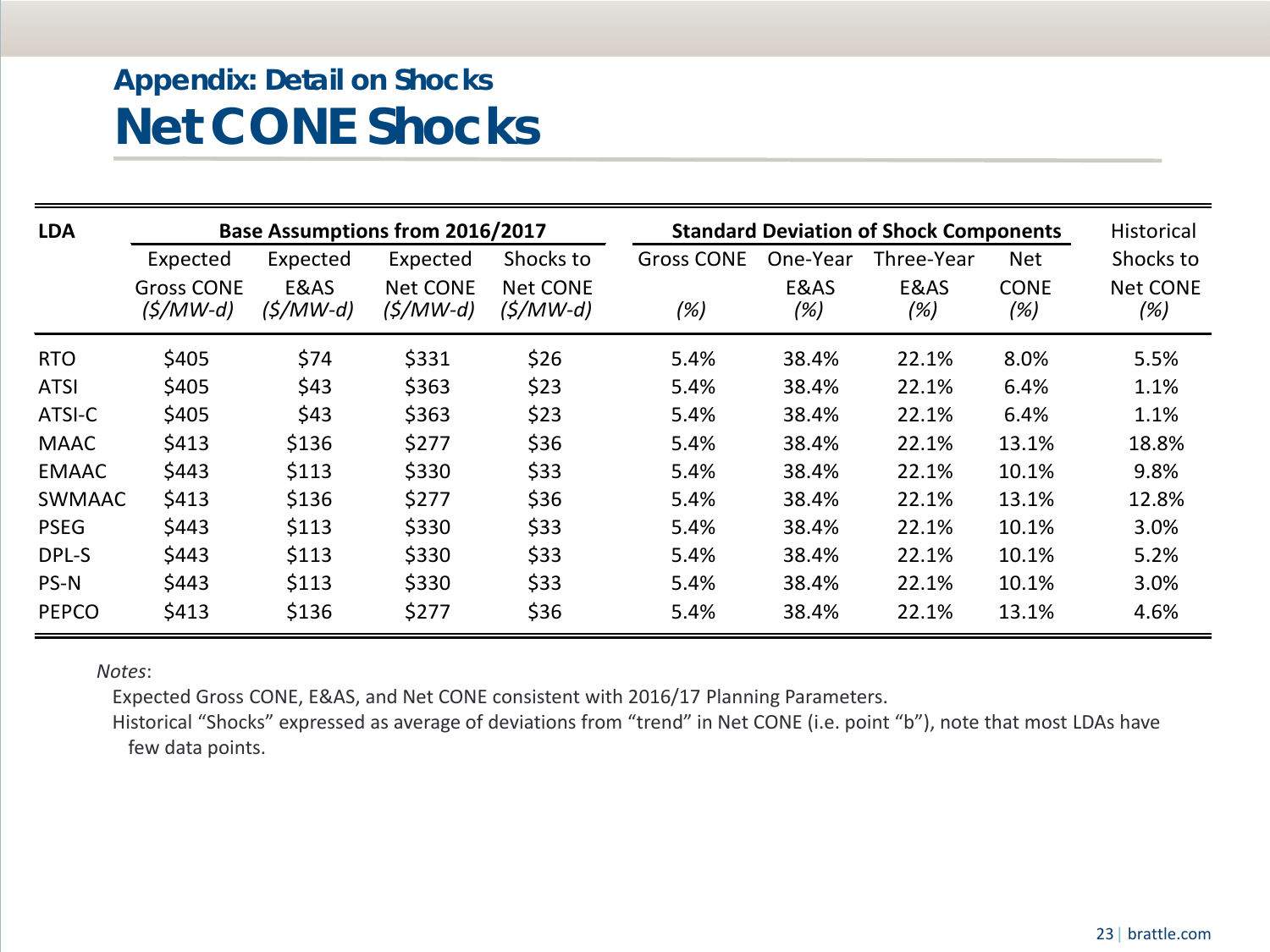## **Author Contact Information**



### **KATHLEEN SPEES**

Senior Associate │ Cambridge, MA [Kathleen.Spees@brattle.com](mailto:Kathleen.Spees@brattle.com)  +1.617.234.5783



### **JOHANNES P. PFEIFENBERGER**

Principal │ Cambridge, MA [Hannes.Pfeifenberger@brattle.com](mailto:Hannes.Pfeifenberger@brattle.com)  +1.617.234.5624



## **SAMUEL A. NEWELL**

Principal │ Cambridge, MA [Samuel.Newell@brattle.com](mailto:Samuel.Newell@brattle.com) 

+1.617.234.5725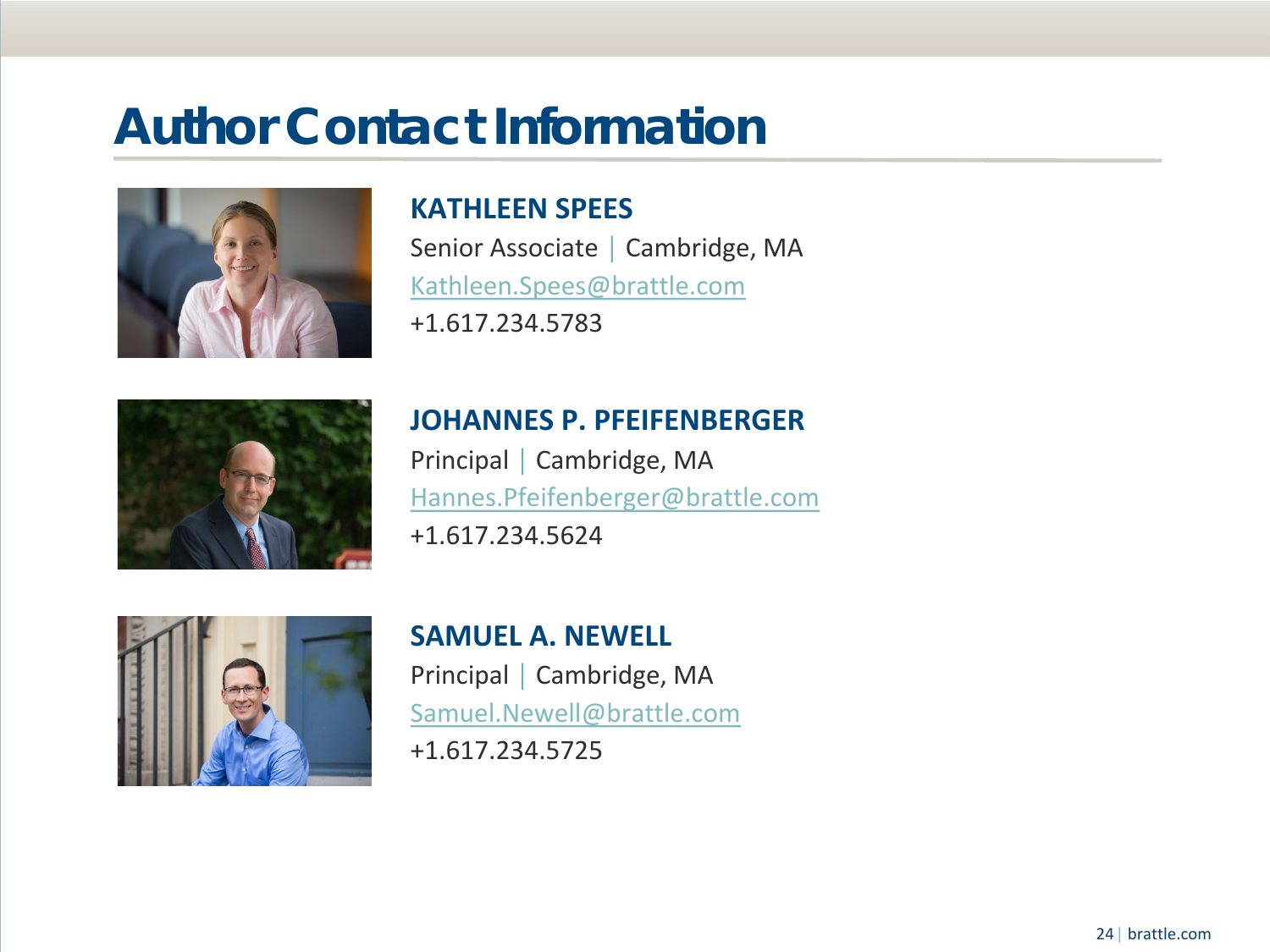## **About the Brattle Group**

The Brattle Group provides consulting and expert testimony in economics, finance, and regulation to corporations, law firms, and governmental agencies worldwide.

We combine in-depth industry experience and rigorous analyses to help clients answer complex economic and financial questions in litigation and regulation, develop strategies for changing markets, and make critical business decisions.

Our services to the electric power industry include:

- Climate Change Policy and Planning
- Cost of Capital
- Demand Forecasting Methodology
- Demand Response and Energy Efficiency
- Electricity Market Modeling
- Energy Asset Valuation
- Energy Contract Litigation
- Environmental Compliance
- Fuel and Power Procurement
- Incentive Regulation
- Rate Design and Cost Allocation
- Regulatory Strategy and Litigation Support
- **Renewables**
- Resource Planning
- Retail Access and Restructuring
- Risk Management
- Market-Based Rates
- Market Design and Competitive Analysis
- Mergers and Acquisitions
- Transmission